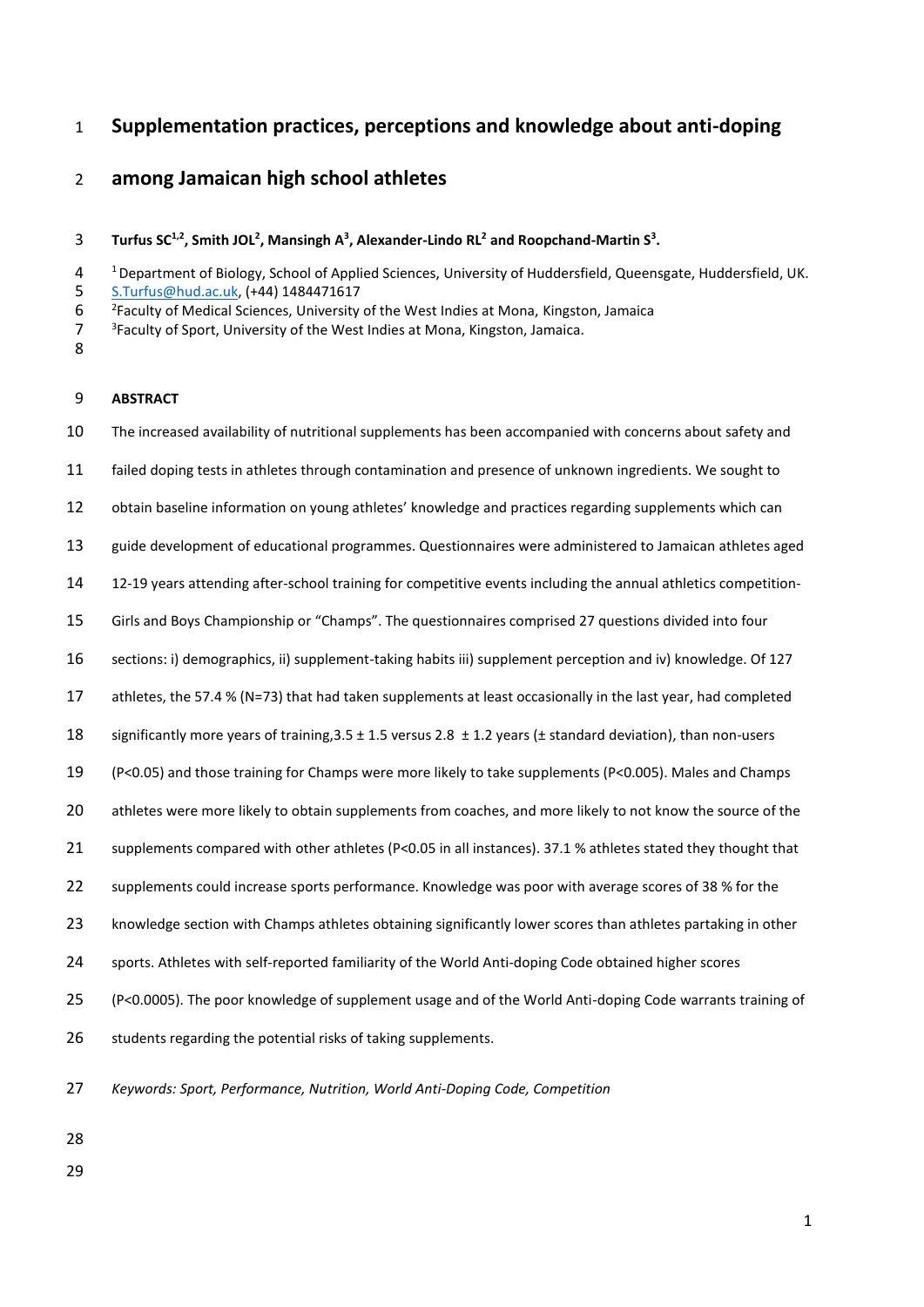#### **1. INTRODUCTION**

2 With sporting activities becoming increasingly popular among youths and stricter guidelines being enforced on athletes by regulatory authorities, especially in relation to banned substances, dietary supplement usage has become an important topic of investigation. Many supplements are less effective than claimed by manufacturers while other supplements may be harmful to health or contain substances prohibited in sport, sometimes resulting in failed doping tests (Maughan, Shirreffs, & Vernec, 2018). The presence of unknown ingredients, accompanied with deliberate or inadvertent mislabelling, has been reported. For example, up to 21 % supplements were reported to be "contaminated" with anabolic steroids (Geyer et al., 2004; Geyer et al., 2008; Geyer, Schanzer, & Thevis 2014). In a study led by the United States Anti-Doping Agency (USADA) in which 171 products, representing 10% of mainstream supplements, were tested, 66 % contained at least one prohibited substance, mostly steroids and stimulants (Eichner, 2015). Some supplements, particularly those derived from plant material, contain natural compounds at higher concentrations than are typical of their purported natural origin (Venhuis, Keizers, van Riel, & de Kaste, 2014). Several adverse health effects have been reported. For example, consumption of vitamin/mineral supplements, energy drinks, weight-altering supplements and anabolic steroids among students in Trinidad and Tobago resulted in side-effects such as palpitations, headaches and sleep disturbances in about a fifth of users (Babwah, Maharaj, & Nunes, 2014). Studies have also reported a paucity of basic nutritional knowledge among students and coaches (Couture et al., 2015; Ozdogan & Ozcelik, 2011).

 Young athletes face challenges such as greater energy requirements, preferential fat oxidation and lower sweating rates (Meyer, O'Connor, & Shirreffs, 2007). There is a requirement therefore for proper nutrition to maintain body mass, adequate hydration levels, oxygen delivery, recovery post-workout and performance. 22 This may result in young athletes using supplements to meet the energy demands. In Singapore a 77% usage rate of one or more supplement was observed in 160 athletes (Slater, Tan, & Teh, 2003). Studies in the United Kingdom(Petroczi et al, 2008), United States (Eichner, 2015) and Egypt (Tawfik, El Koofy, & Moawad, 2016) have reported usage rates ranging from 46% to 59%. In Trinidad and Tobago, usage rates of 52.4 %, 44.0% and 8.9 % were found for vitamin and mineral supplements, energy drinks and weight altering supplements respectively (Babwah et al., 2014). The highest usage (98 %) was noted in a study involving 567 Canadian athletes aged 11-17 (Wiens, Erdman, Stadnyk, & Parnell, 2014). Varying usage rates ranging from 55 % to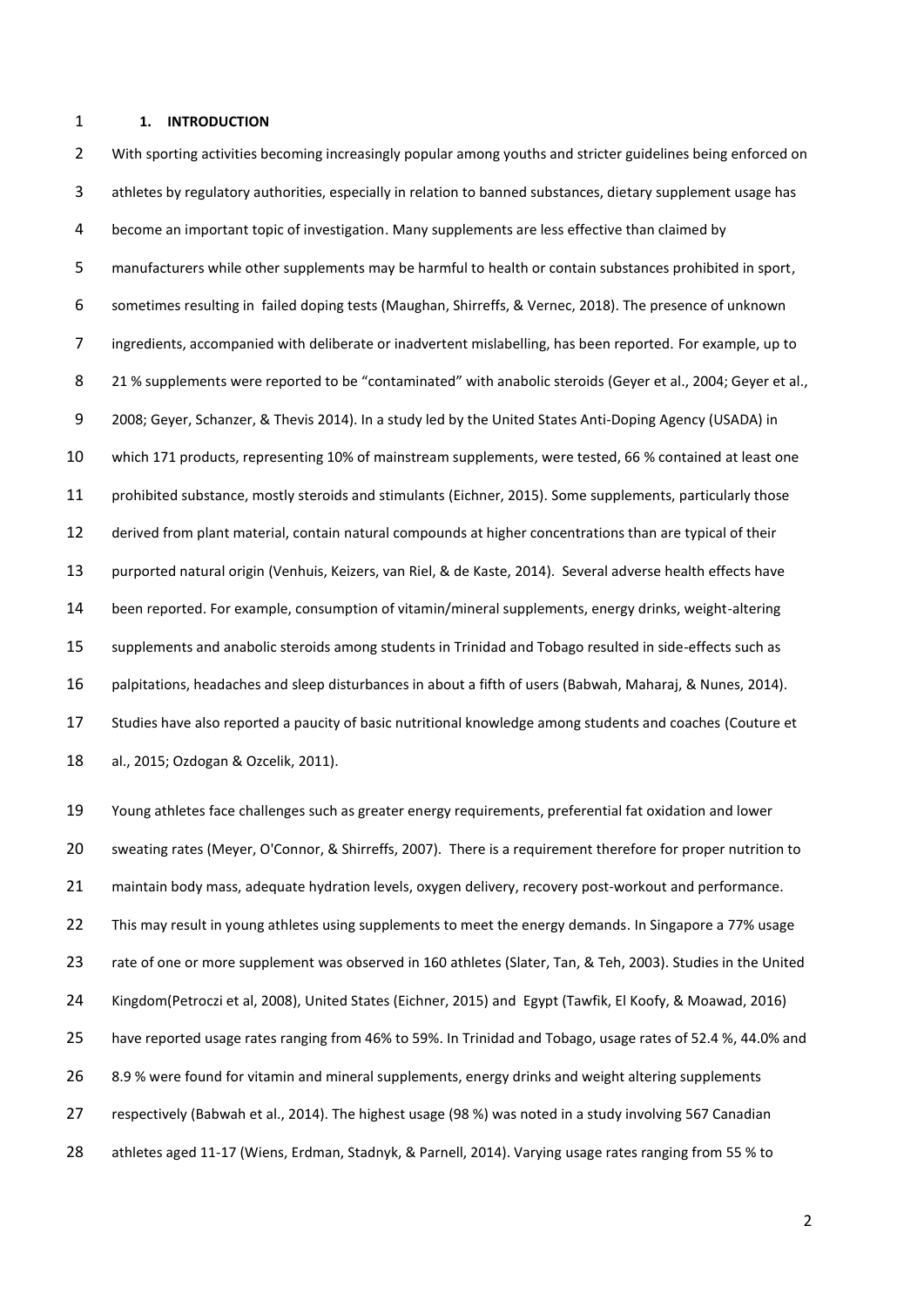91.1% have been reported for elite adolescent German athletes (Dietz et al., 2014; Braun et al, 2009; Diehl et al, 2012).

Common supplements consumed by young athletes include energy drinks, vitamin C, multivitamins, creatine,

 Echinacea, caffeine, iron, sport beverages, carbohydrate preparations protein/amino acid products, ergogenic aids, magnesium and calcium (Slater et al., 2003; Calfee & Fadale, 2006; Petroczi et al., 2008; Braun et al, 2009; Babwah, et al., 2014; Parnell, Wiens, & Erdman, 2015). Seasonal use of supplements ranged from 44% to 91%, with use occurring during the competitive seasons (Tawfik et al, 2016; Diehl et al, 2012). The main reason reported for supplement use in the literature was performance enhancement (Tawfik et al, 2016; Wiens et al., 2014; Parnell et al., 2015; Babwah et al., 2014; Diehl et al, 2012; Slater et al., 2003). Other reasons included improved physical appearance (Tawfik et al, 2016) and health improvement (Parnell et al. 2015; Slater et al.,

2003).

 Various patterns have been noted in the literature regarding supplementation. Some studies reported a greater incidence of dietary supplementation among male athletes compared to their female counterparts (Parnell et al., 2015; Diehl et al., 2012) whilst others showed no correlation between gender and supplement use (Slater et al., 2003). Age has also been found to be a determinant with one study showing 11 to 13-year olds least likely (73%) and 19 to 25-year olds most likely (94 %) to use dietary supplements (Parnell et al., 2015). Major sources of influence regarding choice of supplements included family (Dietz et al., 2014), coaches, physicians, physical therapists, pharmacists, other athletes and self-recommendation (Slater et al., 2003; Petroczi et al., 2008; Braun et al., 2009; Diehl et al., 2012; Babwah et al., 2014; Wiens et al., 2014; Parnell et al., 2015).

 Young athletes may be considered to be a vulnerable group due to exposure to environments that put 22 pressure on them to win at all costs. They constantly battle with fear of losing funding or a place on sporting programmes, self -image, intense coach-athlete relationships and exposure to adult-focussed environments. 24 This is exacerbated if an athlete is in a team or on a pathway to elite status as many factors are not within their control (Grey-Thompson, 2017). In Jamaica, the "Sprint Capital of the World", the pressure to perform in track and field begins as early as age eleven as high school children seek to excel in the annual Boys' and Girls' Athletics Championships ("Champs"). An event in which over 100 schools participate and organized by an institution that has existed since 1910 (Inter-Secondary Schools Sports Association, 2016). This training ground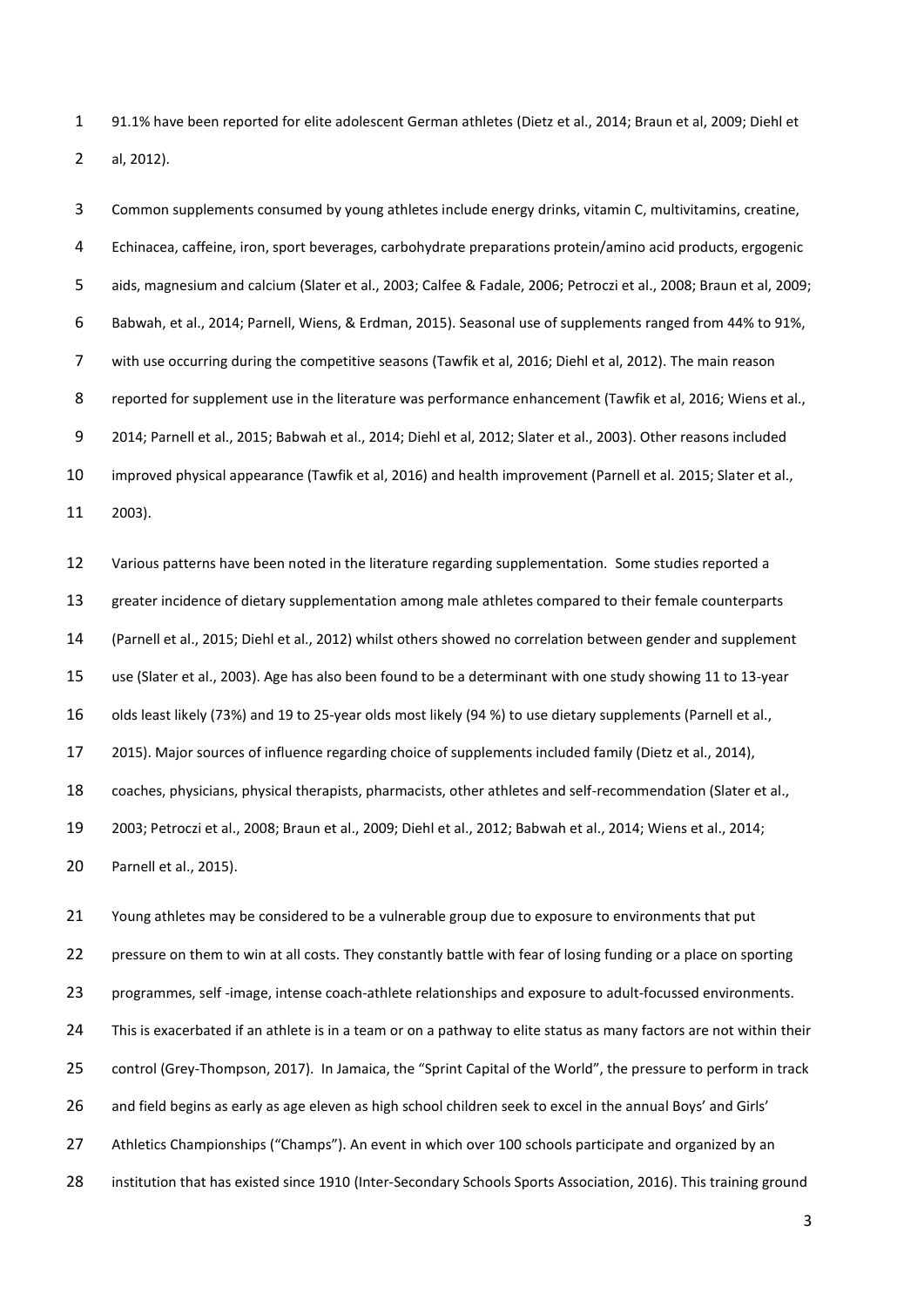helped to shape the careers of 100-m world record holder Usain Bolt, Jamaica's first Olympic gold medallist Arthur Wint (1948) and Merlene Ottey, who holds a record number of medals for any female athlete in the history of both the Olympic Games and World Championships, along with seven other Olympic gold medallists (Charlton & Green, 2010).

 These successes in athletics have been marred with failed antidoping tests where stanozolol, oxilofrine and methylhexaneamine were detected in the urine of Jamaican athletes. In many of the cases, detection was attributed to supplement use and resulted in suspension (Court of Arbitration for Sport, 2015) or loss of medals (Court of Arbitration for Sport, 2018). The International Olympic Committee suggests age, performance goals, level of evidence, and testing by an established quality assurance program be taken into consideration prior to recommending supplements (Maughan, 2018) and therefore studies on supplementation should be undertaken in many populations to see if there is a reason and demand for such recommendations. To date there have been no studies performed on supplement usage among young Jamaican athletes. Though drug testing is not prevalent in the under eighteen age group it is believed that development of a culture of,

and healthy attitude towards, clean and fair competition must start from an early age. A part of this is

awareness of benefits and risks of supplement use. The aim of this study was to investigate supplement usage,

attitudes towards supplements and knowledge about the World Anti-Doping Code among young Jamaican

athletes and to see whether there was a difference in those competing in athletics compared to other sports.

This baseline information on young athletes' knowledge about the prevalence and attitudes towards

supplement use may result in a more focused approach towards addressing potential risks in young athletes,

21 who can still be galvanized to learn about good practice in sport and nutritional health.

**2. MATERIALS AND METHODS**

#### **2.1 Ethical approval**

 Ethical approval was sought from the University of the West Indies Ethics Committee (ECP 188, 14/15) and the Ministry of Education in Jamaica.

**2.2 Study Population**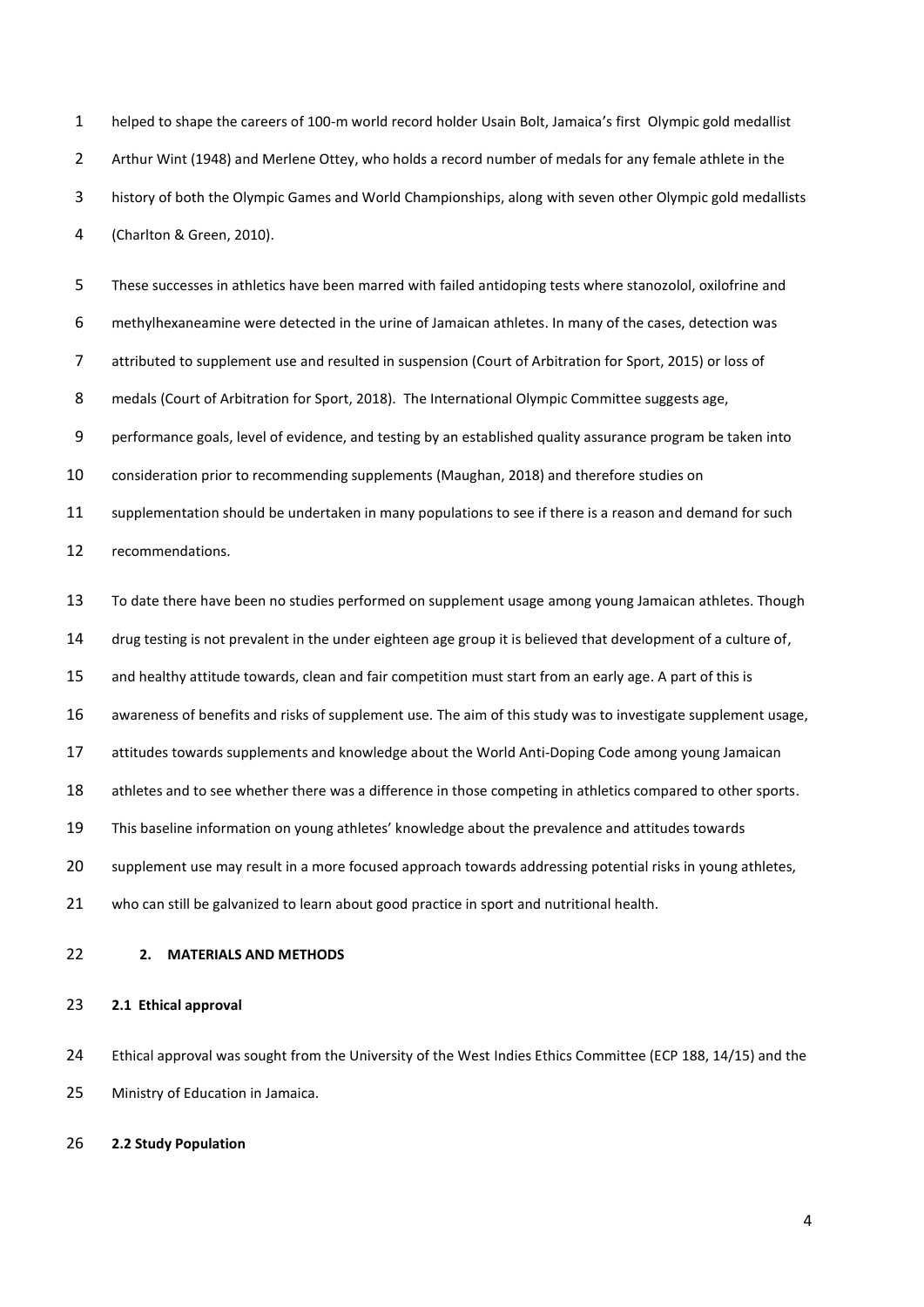Thirty schools across Jamaica were contacted via email and telephone to participate in this study based on sporting history and participation in prestigious events. Six schools agreed to take part and appointments were made with principals and coaches to present further details, meet with students and distribute parental consent and assent forms. Questionnaires were administered to all athletes aged 12-19 years attending after- school training for "Champs" and other national competitions. In total, 127 questionnaires were returned with collection being completed in December 2017.

#### **2.3 Data Collection**

 Following collection of assent and parental consent forms, paper-based surveys were completed in a classroom at school at a convenient time for all parties. The researchers were present during completion to provide clarification if required and collect the survey instrument immediately after completion. It was emphasized to the students that the questionnaire was not a test and to answer to the best of their ability. Although the response rate of schools was low (six out of 30, or 20 % of contacted schools), all distributed questionnaires were returned and used in the study (a response rate of 100 %), but for the knowledge-based questions, there was an 89 % response rate as only 113 of the 127 athletes attempted this section and therefore responses of the remaining 14 athletes were not included in the discussion for this section.

#### **2.4 The instrument**

 The instrument consisted of 27 questions that were divided into four sections: i) demographics, ii) supplement- taking habits, iii) supplement perception and iv) knowledge. The segregation into the four sections was performed to facilitate the explanation of the questionnaire and data-processing and to provide added clarity to the participants as to what was being investigated. Information on age, gender, years in sport, and sport events was collected. Questions on habits referred to the frequency of intake and length of time of supplementation, specific types of supplements taken, consumption of multiple supplements, introduction to the supplements, and their source. Questions were asked about seven specific types of supplements based on anecdotal discussions with coaches and supplement providers to athletes in Kingston, but athletes were asked to provide as much information as possible on other supplements they took. The perception component involved statements about effectiveness of supplements and doping being ranked using a five-point Likert scale (1-strongly agree; 2-agree; 3-neutral; 4-disagree; 5-strongly disagree). Self-reported familiarity with the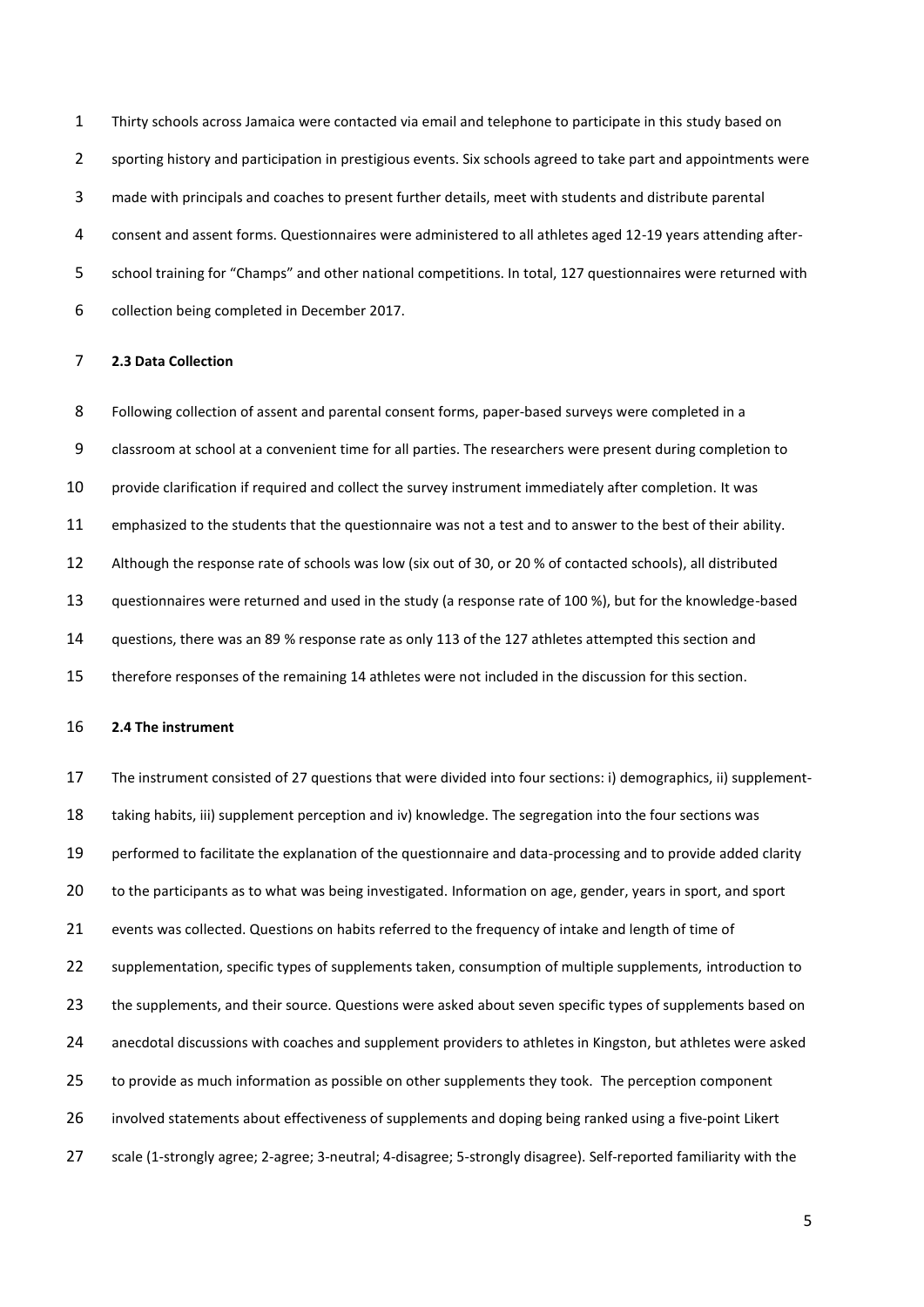WADA prohibited list was also recorded. To assess knowledge, participants were asked whether they agreed with statements which were either correct or incorrect (Yes/No/Don't know) and to identify banned drugs. Finally, questions on the frequency of updating the WADA list, reasons for drugs being banned and consequences of finding banned drugs were also asked. Scores for knowledge, with a maximum score of 31, were calculated as percentage values. These questions therefore tested actual knowledge rather than self- reported knowledge and therefore enabled an unbiased assessment of familiarity with elements of the World Anti-Doping Code. The instrument was developed by the researchers using information from the 2015 World Anti-Doping Code, published research looking at supplement use in athletes and experience conducting a similar study in the Bahamas looking at use of protein supplements among track and field athletes (Carter R., Unpublished MSc. Thesis, 2015). Some of the questions from that study were integrated into this instrument while the researchers' experience guided the format, wording and length of the instrument used for this study. The instrument was also pilot tested and modified based on input from five first-year Physical Therapy students on clarity, format and ease of completion.

#### **2.5 Statistical analysis**

 The influence of gender, age, and participation in athletics versus other sports (i.e. "Champs", versus "other") on supplement use was considered to enable some comparison with published research. Supplement use and gender were investigated as variables governing supplement perception and knowledge. The effect of participation in the "Champs" competitions (track and field events) was included as an additional variable due to the competitive nature and pressure to do well in this national event. Descriptive statistics were used for analysis, using averages (± standard deviation) and frequencies (%). The Fisher's Exact test was used to determine statistical significance for dichotomous variables while the students t-test (unpaired) was used when the group sizes were similar. Spearman correlation was used to determine association between ordinal 23 data (frequency of use) and continuous data (age, years in sport, score). IBM®SPSS® Version 24 was used for generating statistical data. A p value of p < 0.05 was considered statistically significant. These statistical tests have been recommended in similar studies (Nieper, 2005; Tscholl, Junge & Dvorak, 2008).

#### **3. RESULTS**

#### **3.1 Demographics**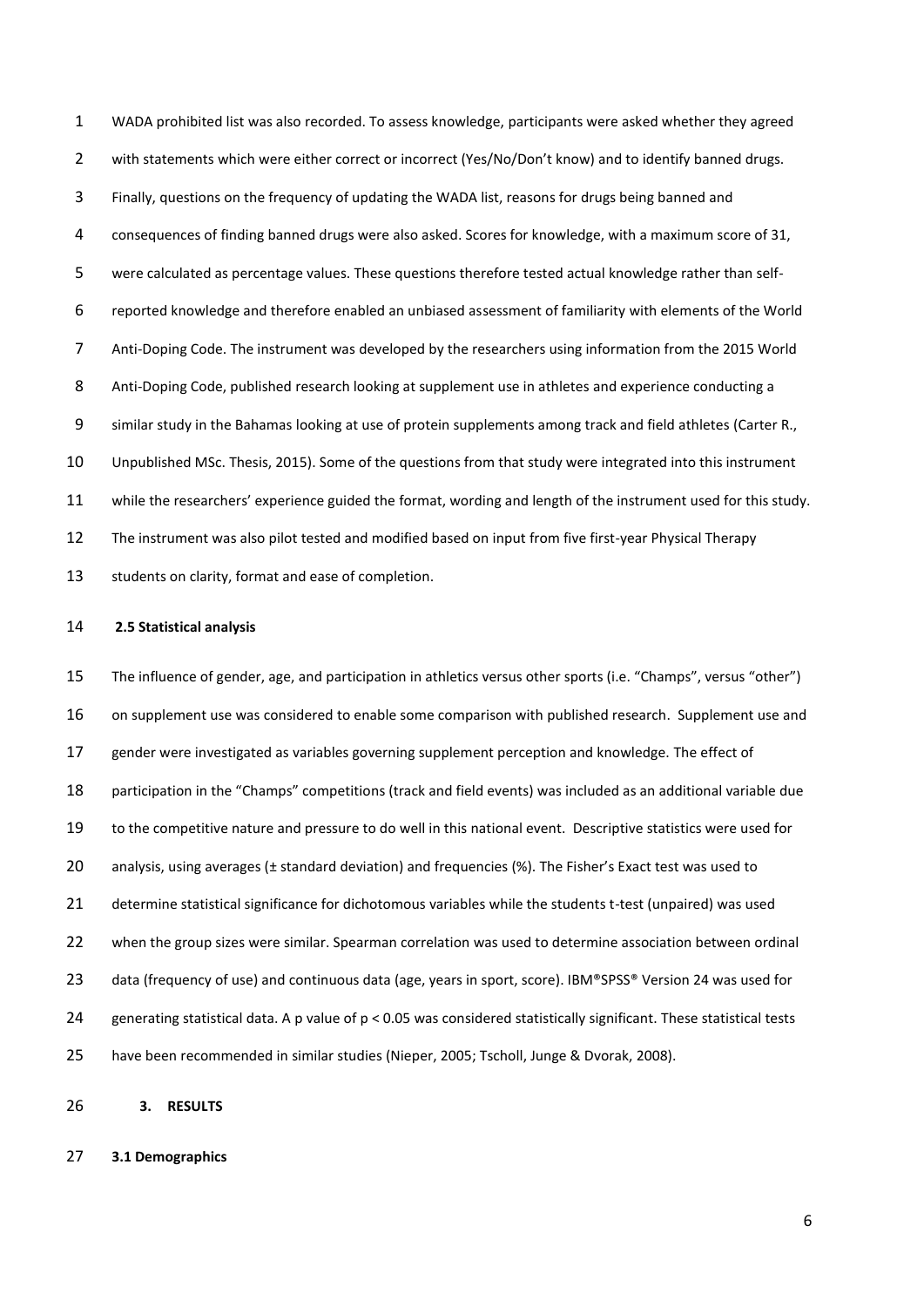The demographics of participants are listed in Table 1. Among the 127 respondents, there were similar 2 numbers of students training for Champs (N=66) and those taking parts in other sports (N=61) which included football (N=14), basketball (N=8), boxing (N=1) swimming (N=3), netball (N=13), water polo (N=1), hockey (N=4), tennis (N=1) and dance (N=4). There were more males (N=82) than females (N=45), a bias which likely reflected the schools willingness to take part – two boys' (N=6 and N=46), one girls' (N=25) and three co- educational (N=9, N=14 and N= 27) schools. Eight athletes reported being professional players (i.e. being paid to compete in their respective sport).

### **3.2 Supplement habits**

 Table 2 displays the supplementation practices of the athletes studied. Frequency of use in the last year (never, occasionally, once per week, 2-3 times per week or more than 2-3 times per week) was weakly but significantly correlated with years in sport (0.266, P<0.01) but not age. Athletes involved in Champs were more likely to take supplements compared with athletes taking part in other sports (P<0.01), but differences related to gender were not statistically significant. There was also a significant difference in the number of years in sport among users compared with non-users (3.5±1.5 versus 2.8±1.2, P<0.05), although there was not a significant difference in the age of users compared to non-users based on the unpaired t-test conducted. Of 85 athletes reporting prior use, 62 specified they had used supplements for an average of 3.9 years (range: one month – 16 years) and continuously for 2.2 years (range: 15 days-14 years). When asked about seven 18 specific supplements, the most common supplements ever to have been used were whey (N=18), creatine (N=14), amino fuel (N=10) and AnimalPak (N=8), with lower use of lysine (N=2), cysteine (N=1), and tribulus fuel (N=0).

21 Of the 73 athletes reporting past year use, the most common usage was before an event (N=30) and after an event/training (N=24) with fewer athletes using the supplements solely as a daily dietary regime (N=12). Of eight athletes who reported being professional (i.e. paid) players, two females (a netball player and swimmer) 24 and one male (Champs competitor) had never taken supplements. A further two males competing in Champs had used supplements occasionally whereas three male footballers took supplements at least 2-3 times/week in the last year. The most commonly-consumed supplements in the past year are shown in Figure 1. The "other" 17 supplements included "Nutrilite Twist Tubes" (a supplement for immunity, antioxidant protection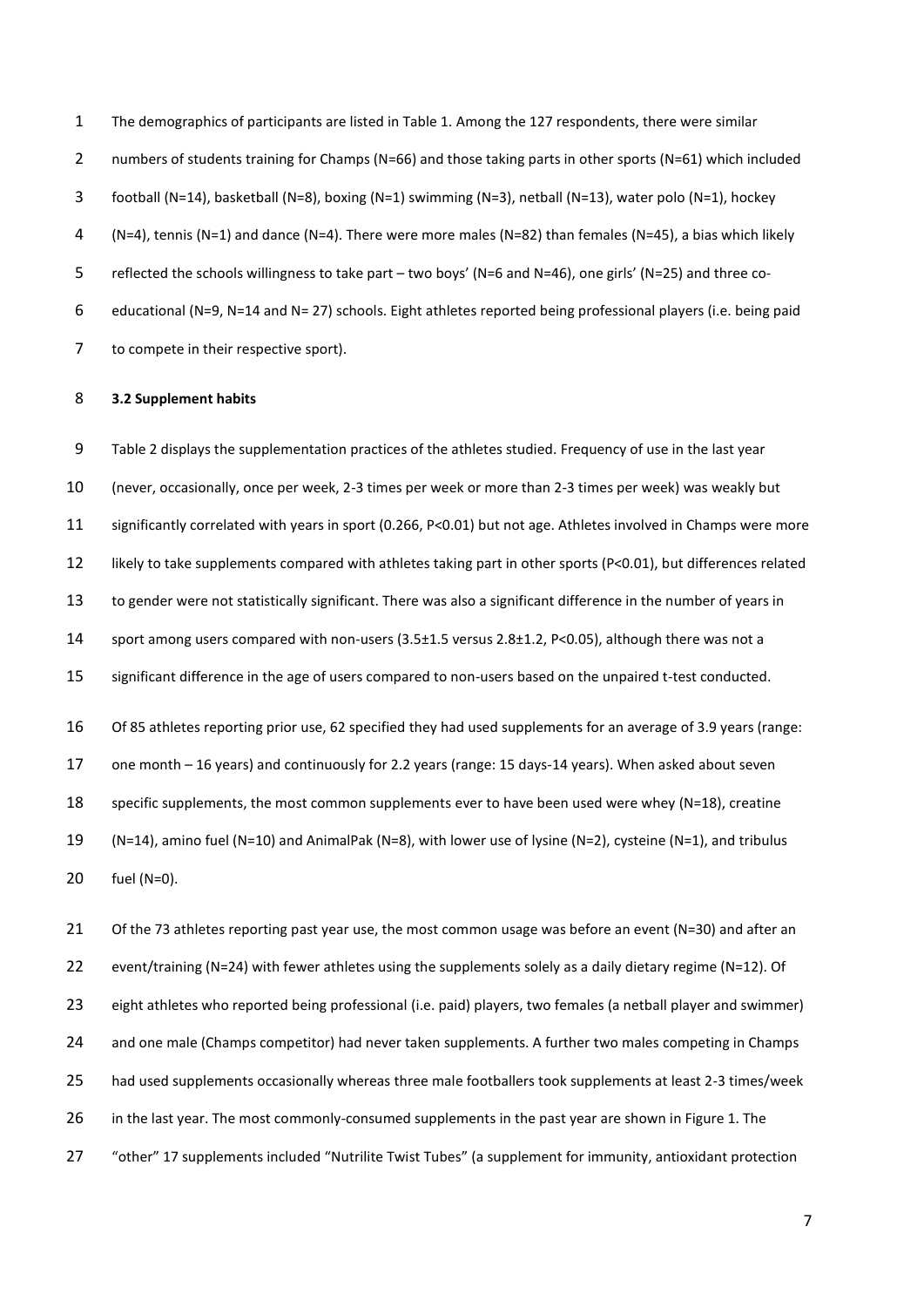and joint health), "ForsLean" (derived from *Coleus forskohlii* to promote lean body mass), "Multi Men" (vitamins and minerals in a supplement that also supports energy and stamina), "Metcon"(described as performance driven supplements helping athletes push their limits which are designed by athletes and tested by athletes) and "Surgex" (a protein drink that maintains lean muscle). "All Plant Protein Powder", "protein shakes" and "Muscadine", a grape which reportedly promotes cardiovascular strength, joint health and increased energy, were also reported. Other supplements cited were "Amino Fuel", "magnesium", "zinc", "Sorbifer Durules"(which contains slow-release ferrous sulfate), "casein", "ginseng", the herb "Echinacea" and "glucose" (N=1 in each case). Information on brand names was not reported in many of these instances. In addition, one athlete reported medicinal use of diclofenac (and stated this was for medical purposes rather than to supplement the diet). Interestingly, 14 athletes taking supplements to improve sports performance specifically cited caffeinated beverages, "Rhodiola", "Vitamin B", "Pharmaton", "Centrum", "AnimalPak", "Creatine" (N=3) and "Echinicea" as supplements taken for this use, with 18 athletes taking supplements not associated with vitamins or minerals. One athlete, a user of whey and caffeinated beverages reported taking more than the recommended dose. Polyconsumption was reported where 17, six and three athletes reported use of 2-3 supplements, four or more supplements and use alongside home remedies, respectively. There were five cases of polyconsumption not involving solely the use of different vitamins or minerals. Four of these athletes were males aged 15-18 who took part in the Champs competition, three of which took the supplement combination 2-3 times/week or more.

 Overall, the reasons cited for taking supplements among the 73 users were for general health (N=33), improve energy levels (N=23) and for recovery-post workout (N=17). Interestingly 19% (N=14) of users cited enhancing 21 sport performance as a reason to take supplements. Fewer athletes took supplements for concentration  $(N=8)$ 22 and weight loss (N=1). Females were more likely than males to take supplements for general health (P<0.0001) whereas males were more likely than females to take supplements for recovery post-workout (P<0.05). Athletes with self-declared knowledge were more likely to cite performance enhancement as a reason for taking supplements (P<0.001).

26 Most athletes obtained their supplements from their parents/guardians (N=35) followed by a coach (25). Most

27 athletes had been told about supplements by their coaches (N=31) followed by parents (N= 23). Fewer

28 athletes had heard about supplements from other family members, friends/teammates or store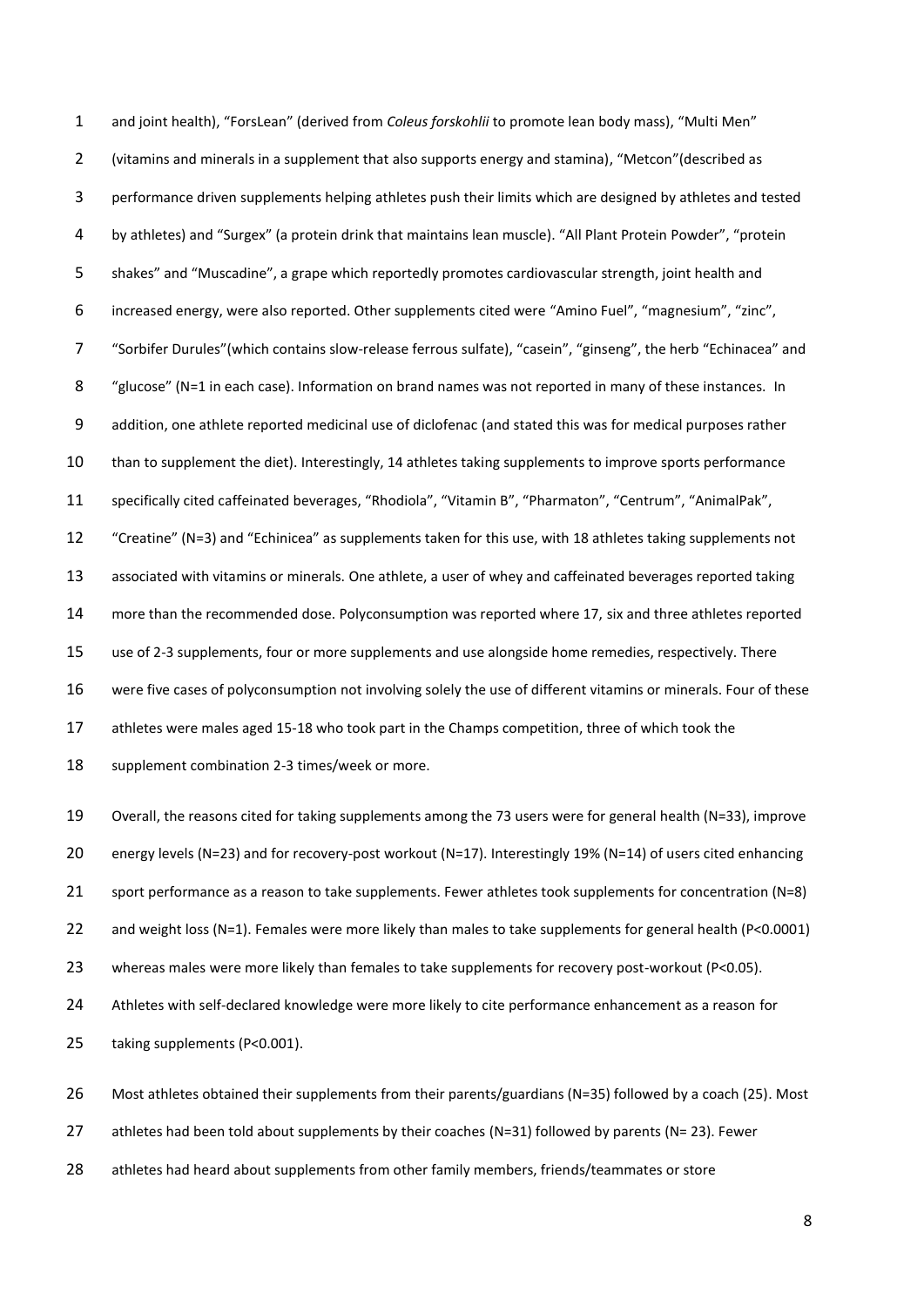merchant/shop keepers. The most common sources of the supplements were listed as "pharmacy", "abroad" 2 or "don't know" as opposed to "another local shop" or "over the internet". No other sources of information or supplements were offered by the interviewed athletes. Males were more likely than females to have heard about supplements from their coach (P<0.05), obtain supplements from their coach (P<0.01) and not to know the origin of supplements (P<0.05). Females were more likely than males to have been recommended supplements by parents or guardians (P<0.0001) or healthcare professionals (P<0.05), be provided 7 supplements by parent/guardian (P<0.0001) and know the origin of supplements -most commonly from a 8 pharmacy (P<0.05) or abroad (P<0.01). Champs athletes were less likely to have heard about supplements from parents/guardians (P<0.01), less likely to obtain supplements from this group of individuals (P<0.05) and more likely to not know the origin of supplements (P<0.01).

#### **3.3 Supplement perception**

Of the 73 users who had taken supplements at least occasionally in the last year, a total of 44 believed their

supplements were effective, 11 did not believe they were effective and 17 declined to state an opinion.

Overall, 37.1 % athletes stated they thought supplements could increase sports performance (agreed or

strongly agreed) and 54.3 % thought they maintained performance. Champs athletes were more likely to

declare "no effect" (P<0.05) and less likely to state they "maintain" sport performance (P<0.05). No users felt

that supplements decreased performance, whereas 14.3 % of non-users felt supplements could decrease sport

performance.

 Athletes were asked a series of 10 questions on their opinion on doping and 'Champs' athletes were less likely to think doping occurred in sport with 42.2. % agreeing/strongly agreeing that doping is common, compared to 67.5 % among participants of other sports, and less likely to think than that athletes who dope are usually not caught (15.6 % versus 40 %).

#### **3.4 Supplement knowledge**

 When considering all knowledge-based questions, information was gleaned from 113 questionnaires as 14 athletes did not attempt this section of the questionnaire.

Based on self-report, 41.6 % (N=47) athletes would know where to look to find whether a drug was banned in

sport, 46.7 % (28/60) 'Champs' athletes and 35.8 % (19/53) "other" athletes. Similarly, 30.1 % (34/113)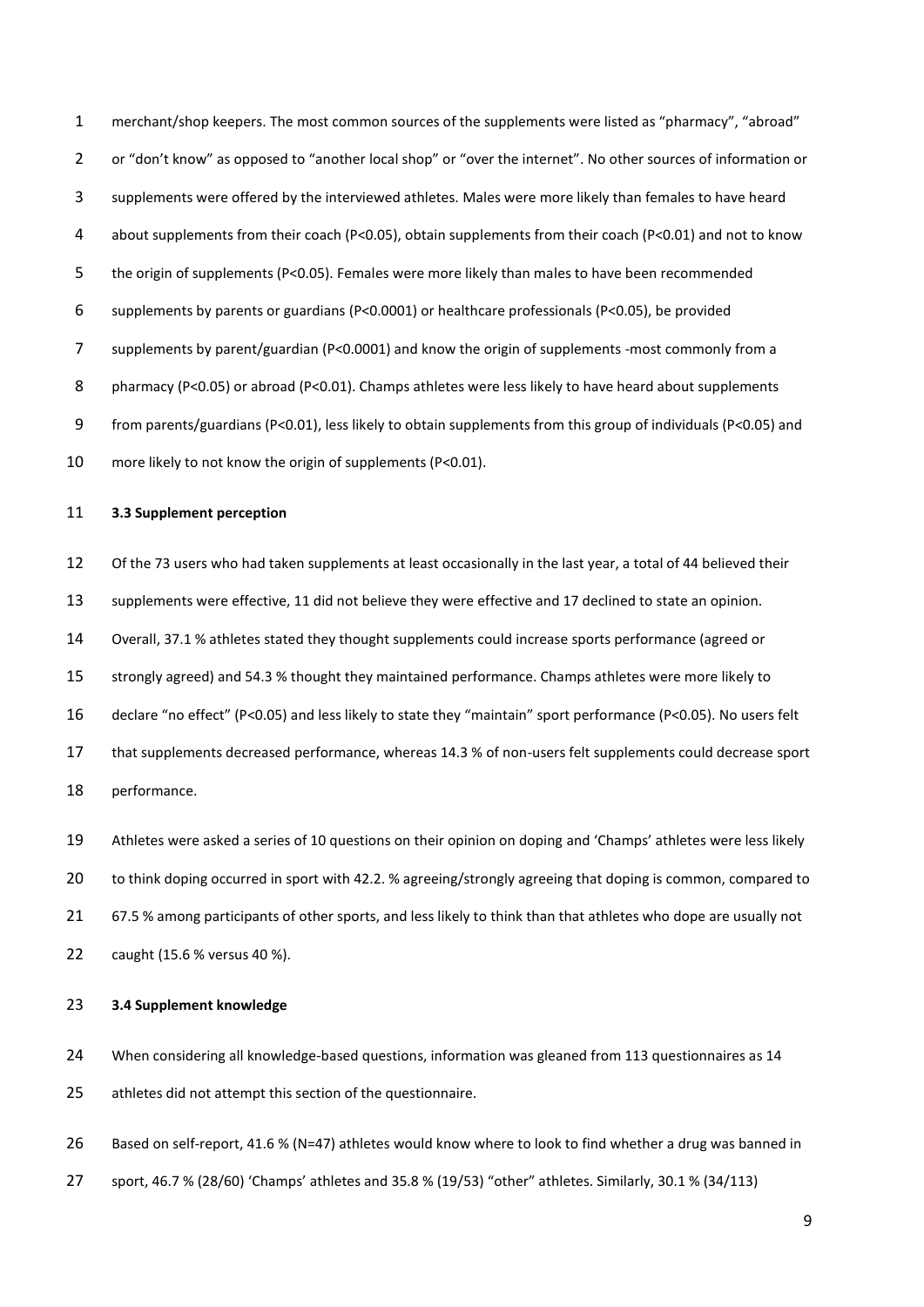athletes claimed they were familiar with the WADA code, 38.3 % (23/60) 'Champs' athletes, and 20.8 % (11/53) "other" athletes. Furthermore 55.2 % (37/67) users and 21.7 % (10/46) non-users would know where to look, whereas 38.8 % (26/67) users and 17.4 % (8/46) non-users claimed they were familiar with the WADA code.

 The percentage scores for knowledge are shown in Figure 2 while Figure 3 displays responses to statements. Figure 4 displays correct identification of banned substances among participants (a) and correct identification of drugs that are not banned (b). Spearman's correlation was performed between score, and age, years in sport and frequency of use, and a statistically significant correlation was found between score and frequency of use (0.255, P<0.01).

**4. DISCUSSION**

#### **4.1 Supplement habits**

 The usage rate of supplements of 67 % use, and 57.4 % use in the last year is like that reported in other studies. Prevalence of supplementation has ranged from 48.1 % (n=403) in a UK-based study (Petroczi et al., 2008) to 98% among Canadian athletes (Wiens et al. , 2014). In the present study, a slightly greater proportion of the males (59.8 %) compared with females (53.3 %) had used supplements in the last year. In other studies, greater levels of dietary supplement usage were noted among males in comparison to females (Parnell et al.,2015; Diehl et al., 2012) although a recent meta-analysis reported similar usage among men and women (Knapik et al., 2016). Supplementation has previously been shown to be dependent on age where 11–13 year olds were least likely (73%) whilst 19–25 year olds were the most likely (94%) to use dietary supplements (Parnell et al., 2015) but in our age group of 12-19 years, years in sport was shown to be a more relevant 21 factor. It is also interesting that in our study, 19 % of recent users cited sport performance enhancement as a reason for taking supplements. Polyconsumption of two or more supplements, involving 36% (26 athletes) of users, was lower than that, 89%, reported previously (Slater et al., 2003). Of the 73 athletes that had used supplements in the past year, the

25 most common usage was before an event (N=30). The use of supplements coinciding with sports events has

been reported previously (Tawfik et al, 2016) where it was indicated that 44 % of respondents used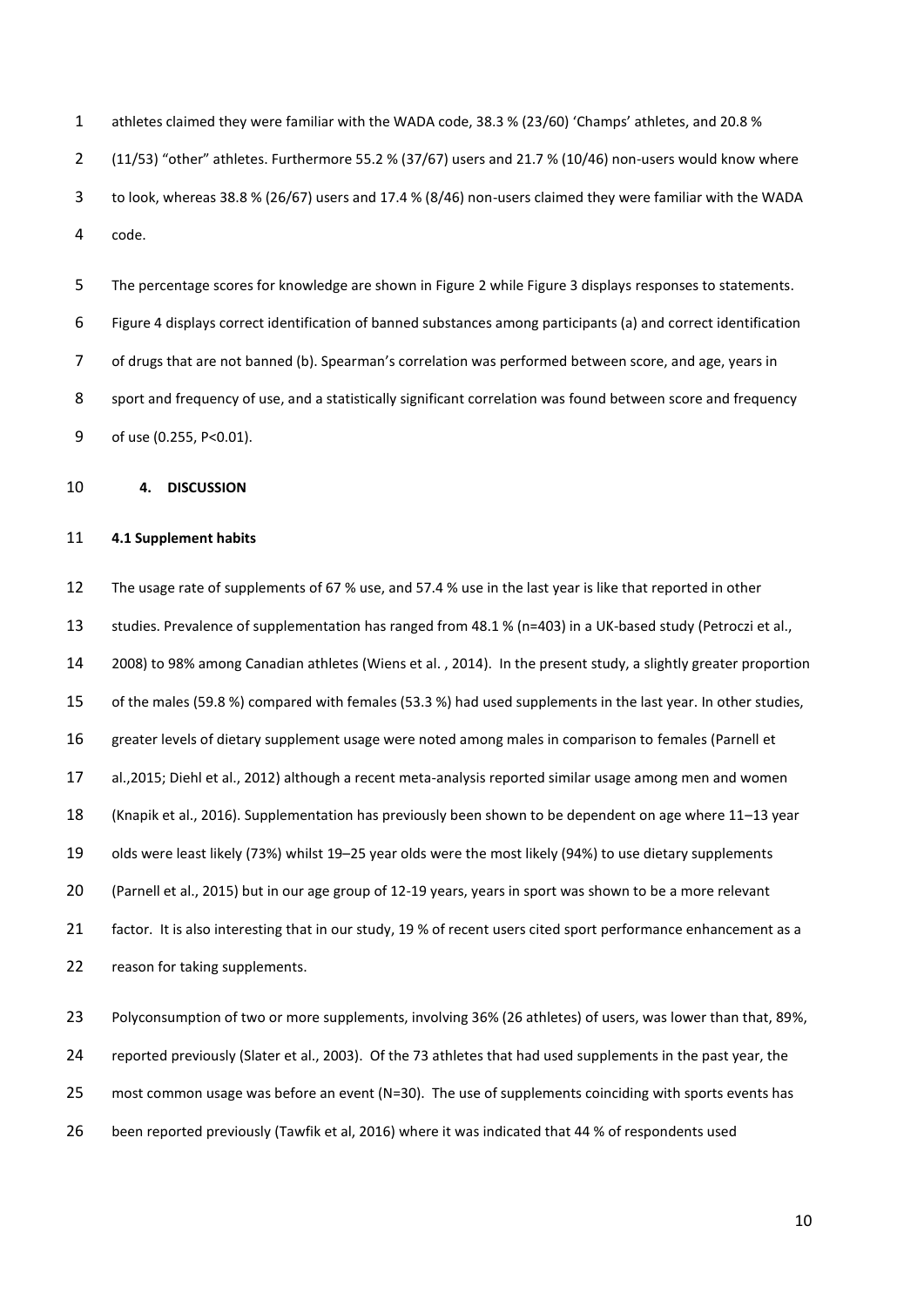supplements during the competitive season whilst fewer, 20%, used supplements regularly. Another study reported that 91% of supplement users reported doing so during the competitive season (Diehl et al., 2012).

 In the current study, recommendation of supplements by coaches was prevalent among the users with 31/73 (42 %) having heard about supplements in this way. This contrasts with a study of high school coaches in Canada (N=47) that demonstrated that recommendation of supplement use was "extremely rare" (Couture et al., 2015). Most users got their supplements from a parent or guardian, but a substantial proportion (34 %) 7 got their supplements from their coach. Interestingly, in a study performed on stakeholders in Spanish football (N=237), 32% had recommended/used supplements (Morente-Sanchez & Zabala, 2015). The corroboration with the present study indicates that parents, coaches and teammates must be factored in when doing any form of campaign geared towards improving the supplementation practices and knowledge base of the athletes.

 The fact that athletes (regardless of age) rather than parents or coaches are responsible for antidoping violations and suffer the consequences of penalties should be emphasized during training and development of young athletes. The WADA code is explicit in explaining that the demonstration of intent, fault, negligence or knowing use are unnecessary for granting an anti-doping rule violation even though some of the penalties, such as period of ineligibility or disqualification from other events may be less severe subject to the degree of fault (World Anti-Doping Agency, 2015). It is pertinent to note that "No Fault or Negligence" claims do not apply to supplement usage because athletes are responsible for what they ingest. This means that a period of ineligibility from sport is upheld rather than eliminated. However, an athlete could claim "No Significant Fault or Negligence" if the antidoping rule violation was due to a contaminated product, which can still result in a 21 period of ineligibility of up to two years (World Anti-Doping Agency, 2015).

 In Jamaica, coaches do not undergo formalised or structured nutritional training and this should be a consideration in developing programmes. Perhaps in the future, WADA might introduce more deterrents for 24 coaches and parents who recommend supplements that have unknown effects or develop strategies for supplement testing and approval in developing countries. In the meantime, a more structured program should be developed to enable young athletes to take responsibility for their own wellbeing and to enable them to verify and seek clarification from an independent expert with whom they are able to confide.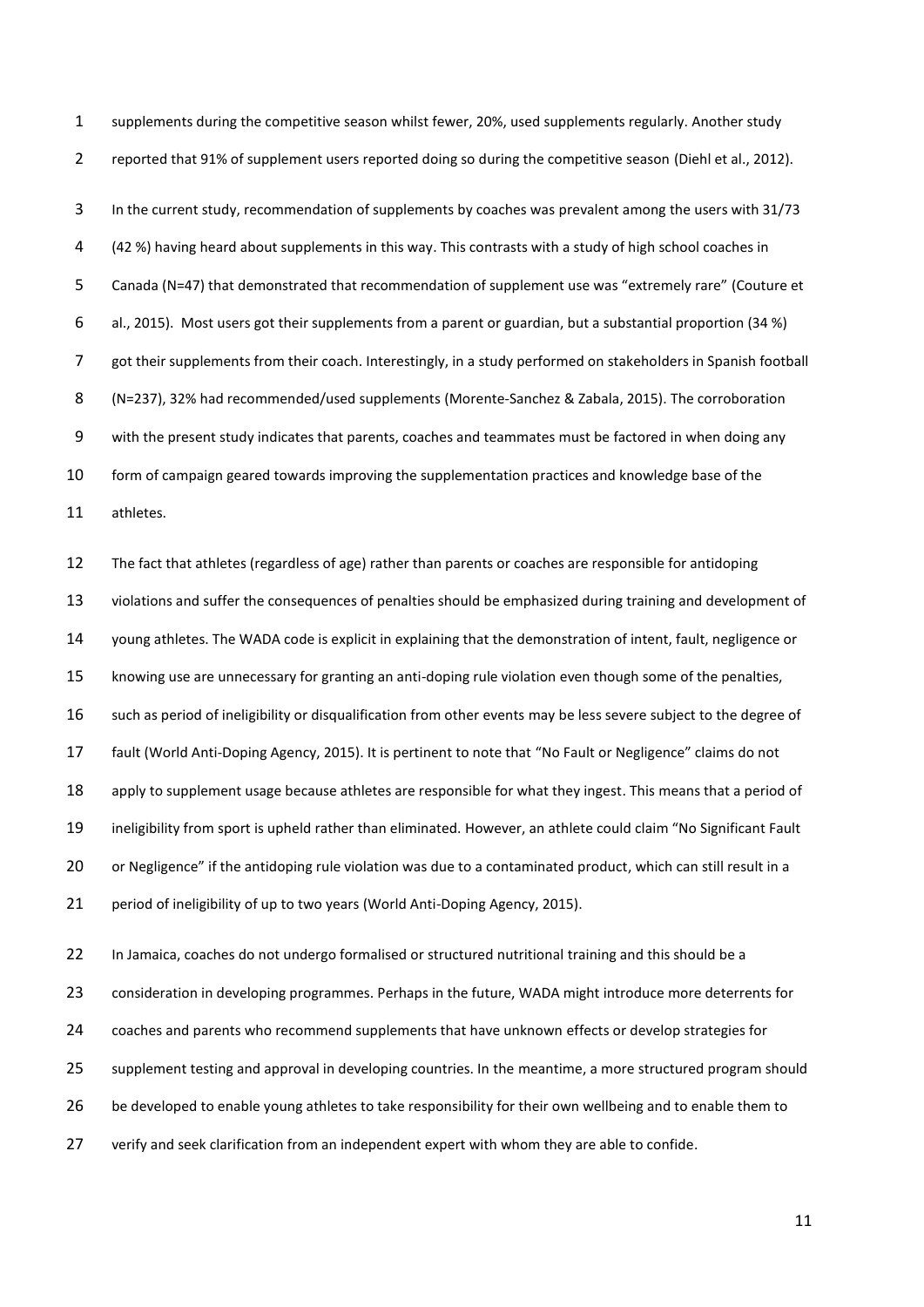A total of 16 athletes stipulated that their supplements were obtained from abroad. It is possible that this is a result of a greater variety of products available, lower cost, and external influences such as attendance at international camps or competitions. This issue will need to be explored further to determine if coaches are advising the students to purchase supplements from abroad, if the coaches themselves are obtaining the supplements from overseas, and whether these pose greater risks to athletes.

#### **4.2 Supplement perception**

 'Champs' athletes were less likely than those taking part in other sports to think that supplements maintained performance but were more likely to think supplements had no effect on performance. These results contradict previous work that showed a positive correlation between supplement consumption and the desire to enhance performance (Dietz et al, 2014). Consequently, the possibility that 'Champs' athletes are taking supplements because of external pressure should be investigated. Another possibility is that supplements are more widely regarded as a means of maintaining a baseline health which would not be otherwise reached through an average Jamaican diet. It should be emphasized that participation in sports in some communities is regarded as a way out of poverty and the acquisition of supplements from coaches is met with gratitude by some families who may otherwise be unable to afford the expenses of maintaining a healthy lifestyle for their offspring. 'Champs' athletes were also less likely to think doping was common in sports, and less likely to think that athletes who dope are usually not caught. This attitude may be indicative of less caution in this subgroup and may suggest that these athletes feel removed from the issue. This is interesting given that more (71.2%) of this group took supplements in the last year, compared with other athletes (42.6%). Perceptions of athletes 20 have been reported before in 72 Australian athletes, where most believed supplementation was related to performance-enhancing effects (65.3 %) and positive doping results (62.5%) (Dascombe, Karunaratna, Cartoon, Fergie & Goodman, 2010). A positive association between sport supplement use and doping attitudes as well as doping likelihood has been observed recently (Hurst, Kavussanu, Boardley & Ring, 2019), but the current research differs in that athletes in a developing country were studied, a population which is likely to be exposed to different pressures than those described in previous literature. In a comments box of the questionnaire, athletes were asked whether they had taken supplements in the past and had stopped and were asked to provide explanations. Interestingly, financial constraints or expense (N=3) and finishing of supplies (N=8) were explicitly stated. Forgetfulness (N=4), stopping of training due to injury (N=1), parental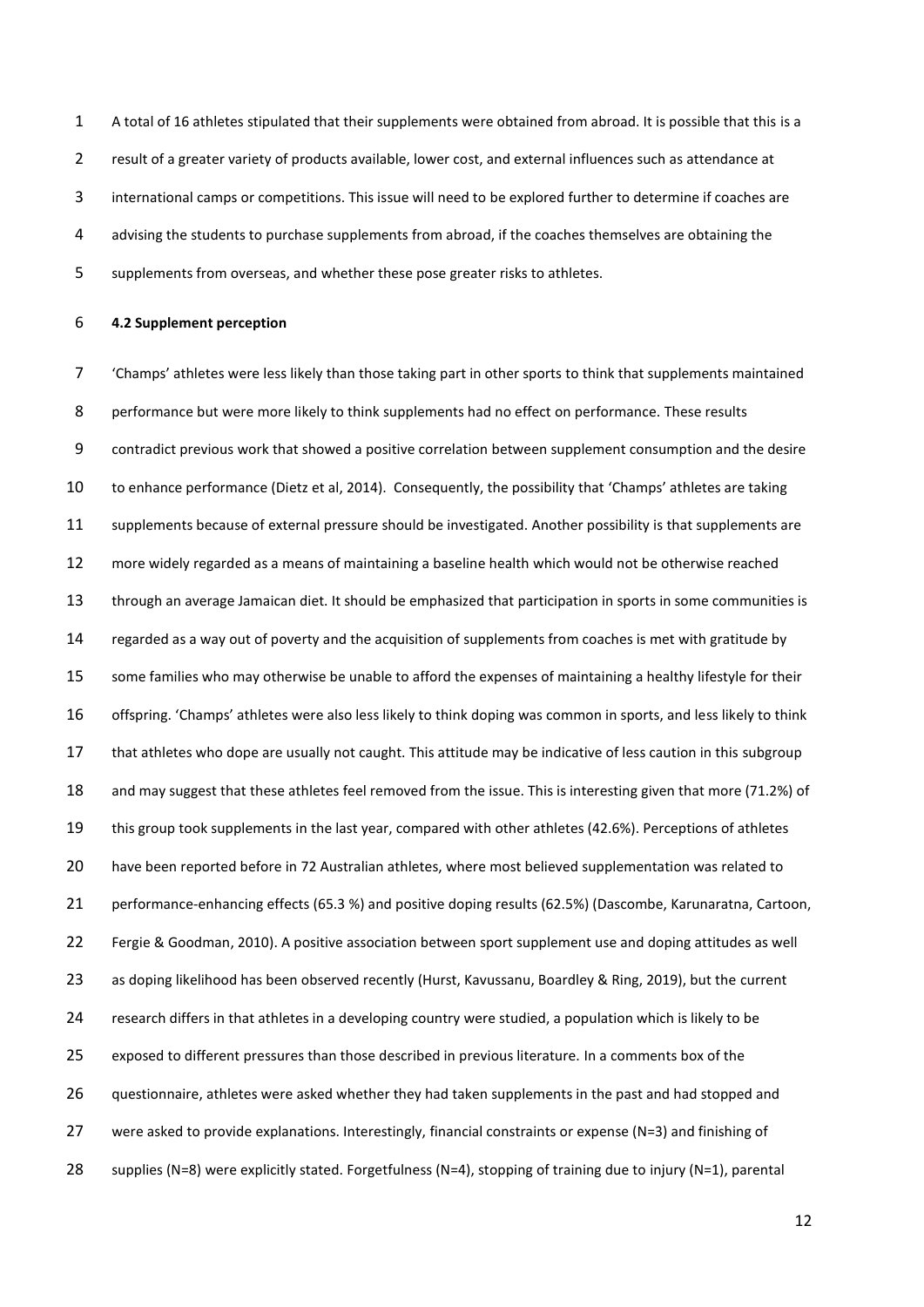guidance (N=1), doctor's advice (N=1), starting sport (netball) (N=1), not feeling there was a need (N=1), 2 starting a different diet (N=1) and only taking supplements at exam time (N=1) were the other reasons for having stopped taking supplements.

#### **4.3 Supplement knowledge**

 There was a paucity of knowledge, as 41.6% of athletes had self-reported knowledge, athletes scored an average of 38% for the knowledge component (Figure 2) and only 2/10 banned substances (steroids and stimulants) exhibited correct responses from at least 50% of all the athletes (Figure 4). Education programs should highlight banned substances which are only allowed with therapeutic use exemptions (such as insulin and asthma pumps), alcohol and cannabis (which is decriminalised in Jamaica) as knowledge of these drugs being banned was poor. The results appear similar to those obtained from 1925 Australian athletes where responses of 50% correct or more were obtained for only 8/30 banned substances and methods, and on average, athletes scored 32.3%- where age, gender, ethnicity, professional/amateur status and competition level were factors influencing correct responses (Orr et al., 2018). In the current study, age had no effect on knowledge, but those completing more years of training exhibited better knowledge. The lack of knowledge has previously been reported to extend to stakeholders in Spanish football, such as coaches and physical trainers, where 57.6% did not know the meaning of WADA and only 15% had a knowledge of the prohibited list (Morente-Sanchez & Zabala, 2015). In another study conducted in Barbados, only 13% of physicians felt confident in their ability to treat athletes while staying within WADA's rules (Ward, Singh, Mansingh, Wade & Roopchand-Martin, 2017).

20 It should be noted that as a result of efforts to simplify the questionnaire and make it approachable to young athletes, some aspects of knowledge may not have been fully captured. For example, for the compounds displayed in Figure 4, athletes were asked to identify which compounds were banned in sport. Further questions were not asked about whether these were banned in or out of competition, or whether some substances were banned only in specific sports. The Prohibited list stipulates that stimulants (S6), morphine (S7) and cannabis (S8) are banned in competition only (all sports), whereas ethanol (P1) is banned in competition but only for specific sports (air sports, archery, automobile and powerboating) (World Anti-Doping Agency, 2019). Athletes were also not asked whether any complete drug families or substances were banned (such as specific illicit drugs). Knowledge about differences between countries might also be important to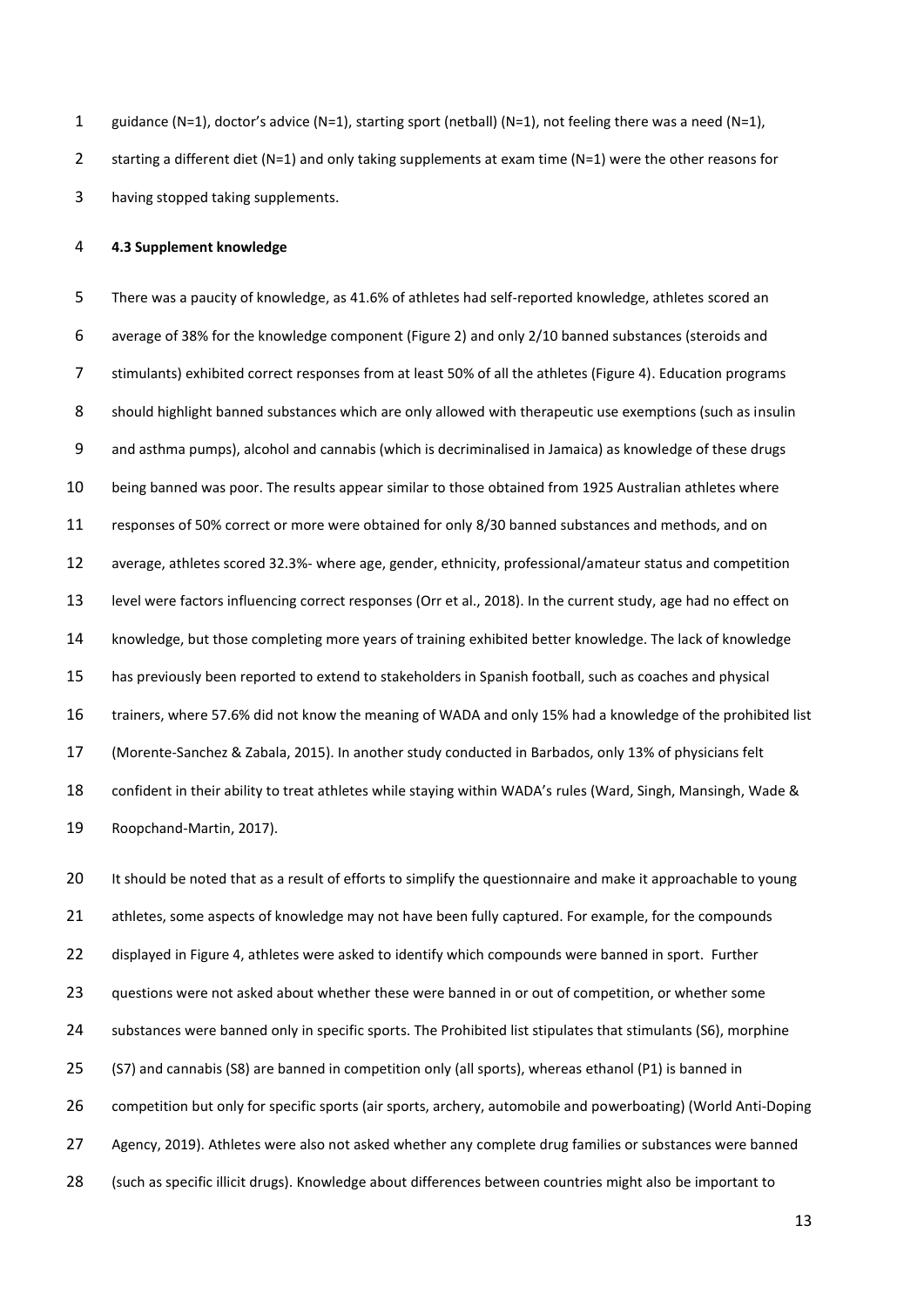document. For example, in Jamaica, cannabis was decriminalised in 2015, and possession of small quantities of 2 this drug is permissible in Jamaica, whereas an athlete travelling abroad for training may be exposed to harsher penalties if they are found to be taking this drug of abuse. This may have led to some confusion among respondents, and therefore the questionnaire could be developed further to clarify these points.

 There has been much discussion about how much flexibility should be applied when sanctioning minors. In the proposed 2021 code, as in the current code, a minor will not need to determine how a substance entered his or her body (World Anti-Doping Agency, 2018). Moreover, for an anti-doping rule violation from a non- specified substance, a reprimand rather than a 1-year sanction will now be the minimum penalty. It is interesting to note that several stakeholders believed the initial proposed amendments to the 2021 code went too far in accommodating minors (WADA, 2018). For example, if a minor receives a 4-year ban, it has been suggested that he/she will not be relieved of the burden of establishing that the anti-doping rule violation was not intentional. It is also pertinent to note that elite level 16- and 17-year olds, who are nevertheless minors, should not be considered as "vulnerable persons" under proposed definitions, and that the new code may differentiate between "vulnerable" and "minor". These proposed changes are based on concerns over giving too much sanctioning flexibility to 16 and 17-year-old elite-level athletes who are in a registered testing pool, or to those competing in open category international events. Taken together, it should be noted that the current study is of importance because non-specified substances only form one category of the Prohibited List. In addition, while public reporting of a penalty involving a minor is not mandatory, detection of a prohibited substance could, as a minimum, involve disqualification and removal of medals, points or prizes. This would have a negative impact on developing athletes. In addition, young elite athletes soon will no longer benefit from the added flexibility in the WADA Code, and thus are expected to acquire knowledge and good habits 22 before they reach adulthood. In the current study eight professional athletes were interviewed, and as many 23 professional athletes in Jamaica begin their careers by benefiting from high school sports programs and competing in Champs, it was therefore relevant that the habits, knowledge and perceptions involving these athletes be investigated.

 In the current study, due to the limitations of sample size, it was not possible to study the influence of possible interactions among gender, sport and supplement usage. There was heterogeneity of group sizes, and bias that reflected a larger proportion of Champs athletes studied being males (86%) than the number represented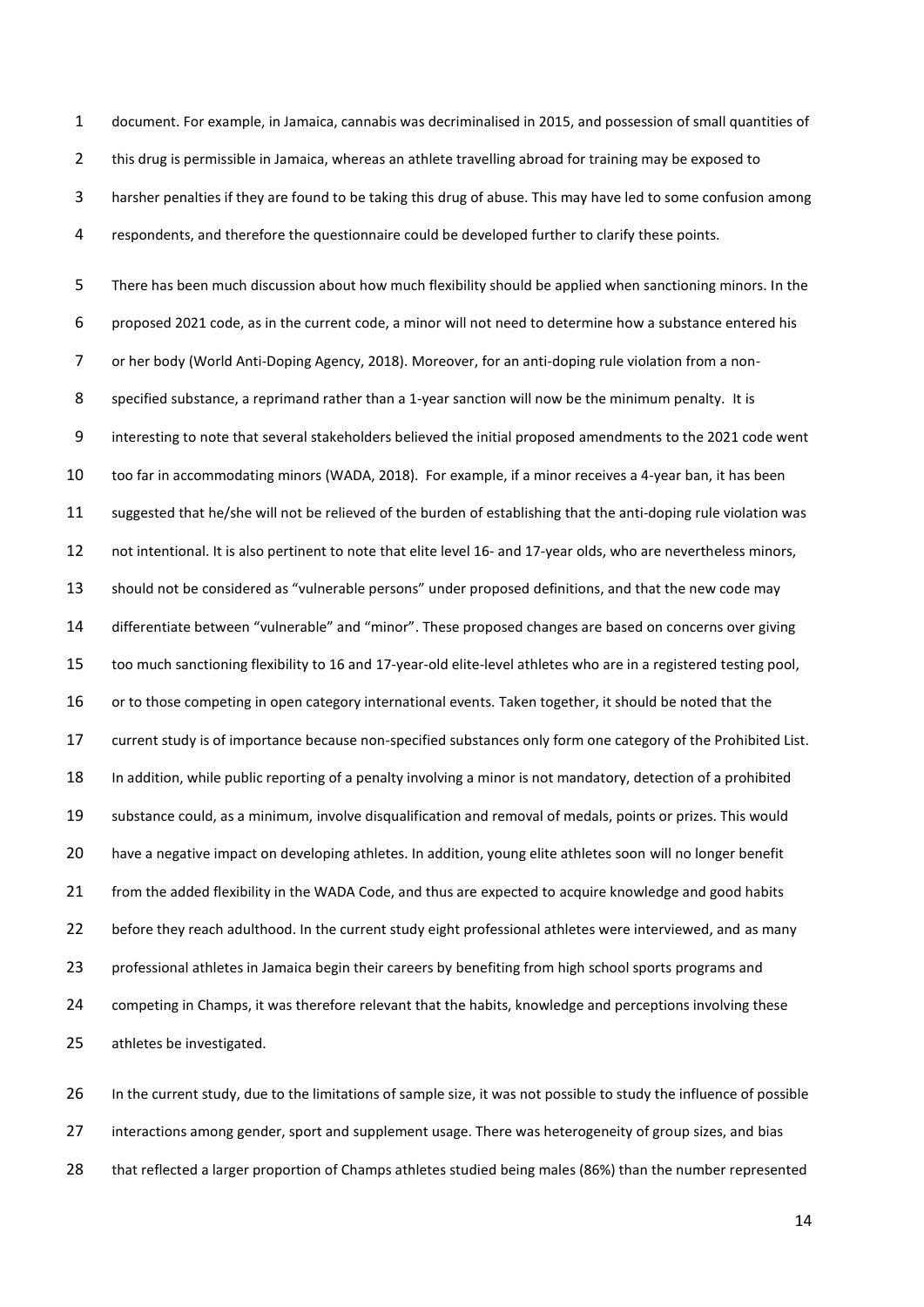in other sports (41 %). The sample size might be improved upon in the future if there is better receptivity of schools in Jamaica to take part in similar studies.

#### **5. CONCLUSION**

 In Jamaica, athletics are a crucial part of the culture. Jamaica is hailed as the "Sprint Capital of the World" and there are many young, promising and talented athletes that are honing their skills to ensure that they are the next best. Sound theoretical knowledge must be given to these athletes. The information obtained from this study shows a need for athletes, coaches and parents to be included in training programmes regarding supplement use and associated risks. The current study adds to the body of knowledge about supplement usage among competitive adolescent athletes.

#### **Acknowledgements**

The authors wish to thank the schools who agreed to take part- their principals, coaches and students. The

authors would also like to acknowledge Shambalee Ricketts and Mario Golding for help with data collection at

one of the participating schools, and Miss Georgia Satchwell for administrative support. The authors would

also like to thank the Principal of the University of the West Indies for funding through the New Initiative

Scheme.

#### **Declaration of interest**

The authors have no conflicts of interest to declare

#### **REFERENCES**

- Babwah, T. J., Maharaj, R. G., & Nunes, P. (2014). Energy drinks and other dietary supplement use among adolescents attending secondary schools in Trinidad and Tobago. *Public Health Nutrition, Jan 7*, 1-10.
- Braun, H., Koehler, K., Geyer, H., Kleiner, J., Mester, J., & Schanzer, W. (2009). Dietary supplement use among elite young German athletes*. Int J Sport Nutr Exerc Metab, 19*(1), 97-109.
- Calfee, R. & Fadale, P. (2006). Popular ergogenic drugs and supplements in young athletes. *Pediatrics 117* (3)*,*  e577-89.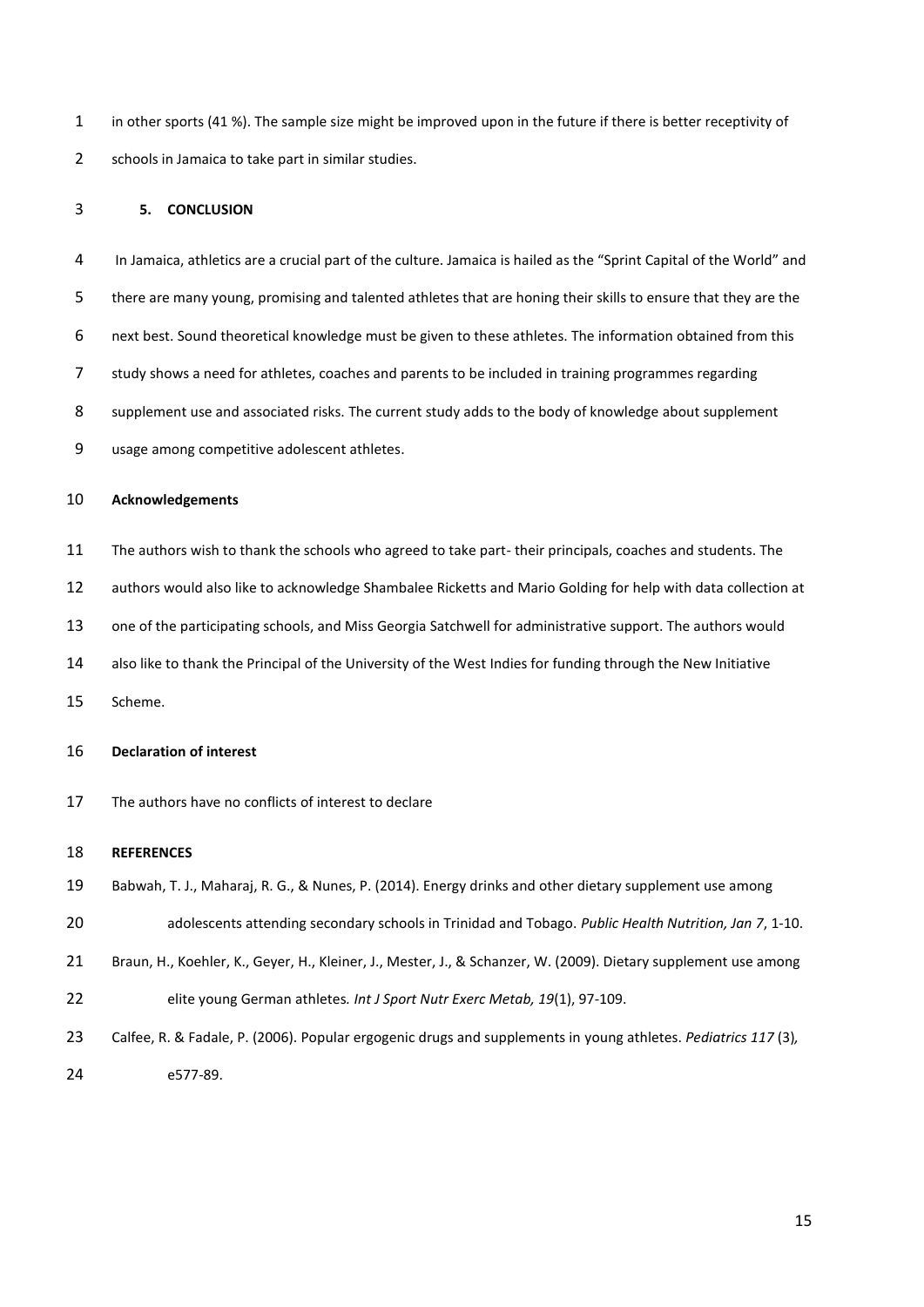- Carter, R. (2015). *Prevalence of Consumption of Protein Shakes by Bahamian Track and Field Athletes: Athletes*
- *perception of impact on performance, and their knowledge about adverse effects (Unpublished*
- *master's thesis). University of the West Indies, Jamaica.*
- Charlton, V. & Green, F. (2010). The Role of Boys' and Girls' Championships in Jamaica's Track-and-Field Glory.
- In R. R. Irving and V. Charlton (Eds.), Jamaican Gold: Jamaican Sprinters (pp. 105-117). Kingston,
- Jamaica: University of the West Indies Press.
- Court of Arbitration for Sport (2015). Arbitration CAS 2014/A/3571 Asafa Powell v. Jamaica Anti-Doping
- Commission (JADCO), award of 7 July 2015. [https://jurisprudence.tas-](https://jurisprudence.tas-cas.org/Shared%20Documents/3571.pdf.%20Accessed%2028/05/19)
- [cas.org/Shared%20Documents/3571.pdf. Accessed 28/05/19](https://jurisprudence.tas-cas.org/Shared%20Documents/3571.pdf.%20Accessed%2028/05/19)
- Court of Arbitration for Sport (2018). Arbitration CAS 2017/A/4984 Nesta Carter v. International Olympic
- Committee (IOC), award of 31 May 2018. [https://jurisprudence.tas-](https://jurisprudence.tas-cas.org/Shared%20Documents/4984.pdf)
- [cas.org/Shared%20Documents/4984.pdf.](https://jurisprudence.tas-cas.org/Shared%20Documents/4984.pdf) Accessed 28/05/19.
- Couture, S., Lamarche, B., Morissette, E., Provencher, V., Valois, P., Goulet, C., & Drapeau, V. (2015). Evaluation
- of Sports Nutrition Knowledge and Recommendations Among High School Coaches. *Int J Sport Nutr*
- *Exerc Metab, 25*(4), 326-334. doi:10.1123/ijsnem.2014-0195
- Dascombe, B. J., Karunaratna, M., Cartoon, J., Fergie, B., & Goodman, C. (2010). Nutritional supplementation
- habits and perceptions of elite athletes within a state-based sporting institute. *J Sci Med Sport, 13*(2),
- 274-280. doi:10.1016/j.jsams.2009.03.005
- Diehl, K., Thiel, A., Zipfel, S., Mayer, J., Schnell, A., & Schneider, S. (2012). Elite adolescent athletes' use of
- dietary supplements: characteristics, opinions, and sources of supply and information. *Int J Sport Nutr Exerc Metab, 22*(3), 165-174.
- Dietz, P., Ulrich, R., Niess, A., Best, R., Simon, P., Striegel, H. (2014) . Prediction profiles for nutritional
- supplement use among young German elite athletes. *Int J Sport Nutr Exerc Metab*. *24*(6), 623-31. doi:
- 10.1123/ijsnem.2014-0009.
- Eichner, A. (2015). *Dietary Supplements: The more things change, the more they stay the same*. Paper
- presented at the Partnership for Clean Competition Conference Syllabus: Innovation and
- implementation in Anti-Doping, Major League Baseball Conference Center, New York, NY.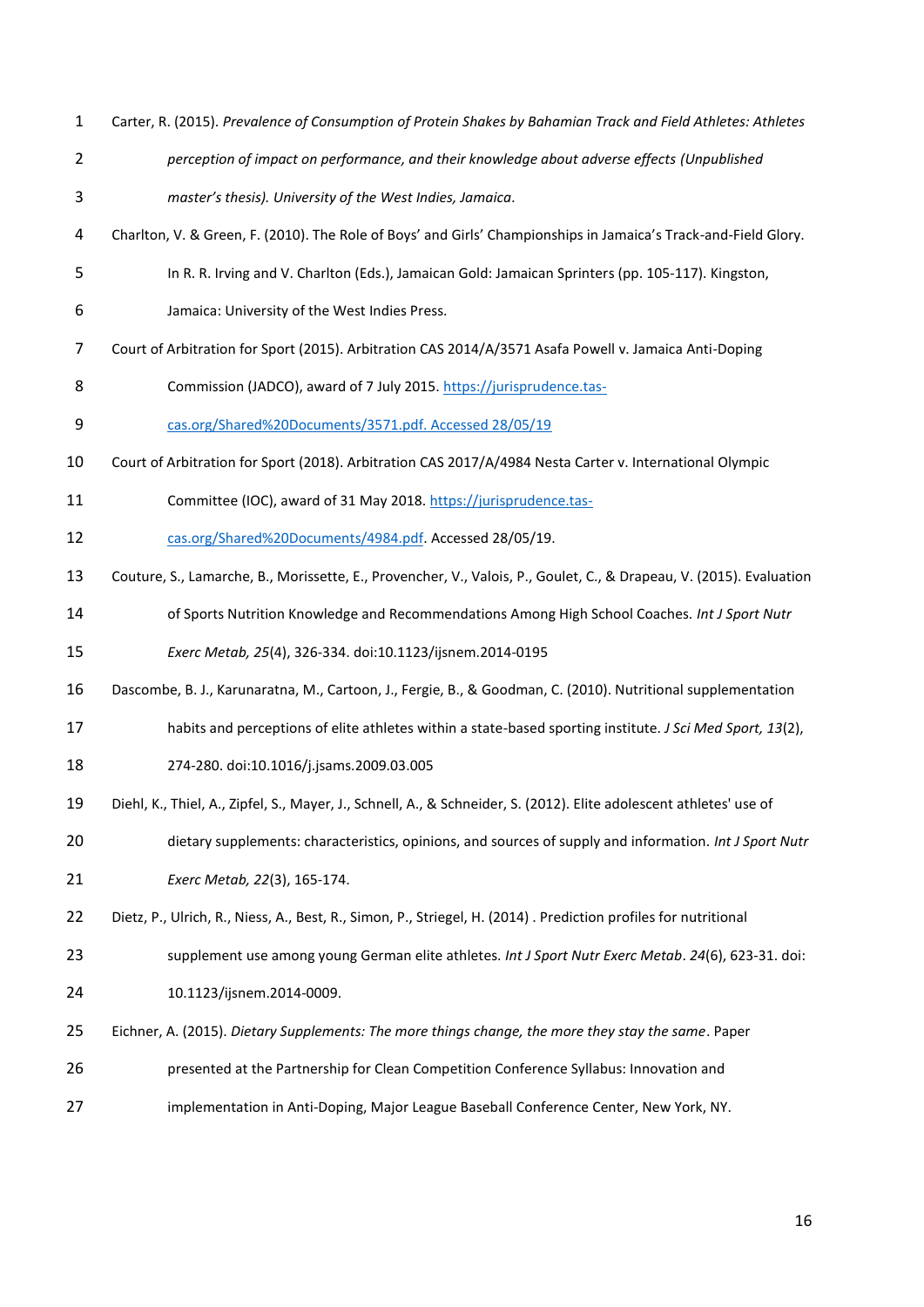| $\mathbf{1}$   | Geyer, H., Parr, M. K., Koehler, K., Mareck, U., Schanzer, W., & Thevis, M. (2008). Nutritional supplements          |
|----------------|----------------------------------------------------------------------------------------------------------------------|
| $\overline{2}$ | cross-contaminated and faked with doping substances. J Mass Spectrom, 43(7), 892-902.                                |
| 3              | doi:10.1002/jms.1452                                                                                                 |
| 4              | Geyer, H., Parr, M. K., Mareck, U., Reinhart, U., Schrader, Y., & Schanzer, W. (2004). Analysis of non-hormonal      |
| 5              | nutritional supplements for anabolic-androgenic steroids - results of an international study. Int J                  |
| 6              | Sports Med, 25(2), 124-129. doi:10.1055/s-2004-819955                                                                |
| 7              | Geyer, H., Schanzer, W., & Thevis, M. (2014). Anabolic agents: recent strategies for their detection and             |
| 8              | protection from inadvertent doping. Br J Sports Med, 48(10), 820-826. doi:10.1136/bjsports-2014-                     |
| 9              | 093526                                                                                                               |
| 10             | Grey-Thompson (2017). Duty of Care in Sport: Independent Report to Government.                                       |
| 11             | https://assets.publishing.service.gov.uk/government/uploads/system/uploads/attachment_data/file/                     |
| 12             | 610130/Duty of Care Review - April 2017 2.pdf. Accessed 28/05/19                                                     |
| 13             | Hurst, P., Kavussanu, M., Boardley, I. & Ring, C. (2019). Sport supplement use predicts doping attitudes and         |
| 14             | likelihood via sport supplement beliefs. J Sports Sci 12, 1-7 doi: 10.1080/02640414.2019.1589920.                    |
| 15             | [Epub ahead of print]                                                                                                |
| 16             | Inter-Secondary Schools Sports Association (2016). ISSA GraceKennedy Boys and Girls Athletic Championships           |
| 17             | March 15-19. Projection 2016. Kingston, Jamaica: Mapco Printers Limited.                                             |
| 18             | Knapik, J. J., Steelman, R. A., Hoedebecke, S. S., Austin, K. G., Farina, E. K. & Lieberman, H.R. (2016). Prevalence |
| 19             | of dietary supplement use by athletes: Systematic review and meta-analysis. Sports Med, 46, 103-123.                 |
| 20             | doi: 10.1007/s40279-015-0387-7                                                                                       |
| 21             | Maughan, R. J. (2018). IOC Medical and Scientific Commission reviews its position on the use of dietary              |
| 22             | supplements by elite athletes. Br J Sports Med, 52(7), 418-419. doi:10.1136/bjsports-2018-099199                     |
| 23             | Maughan, R. J., Shirreffs, S. M., & Vernec, A. (2018). Making Decisions About Supplement Use. Int J Sport Nutr       |
| 24             | Exerc Metab, 28(2), 212-219. doi:10.1123/ijsnem.2018-0009                                                            |
| 25             | Meyer, F., O'Connor, H., & Shirreffs, S. M. (2007). Nutrition for the young athlete. J Sports Sci, 25 Suppl 1, S73-  |
| 26             | 82. doi: 10.1080/02640410701607338                                                                                   |
| 27             | Morente-Sanchez, J., & Zabala, M. (2015). Knowledge, attitudes and beliefs of technical staff towards doping in      |
| 28             | Spanish football. J Sports Sci, 33(12), 1267-1275. doi:10.1080/02640414.2014.999699                                  |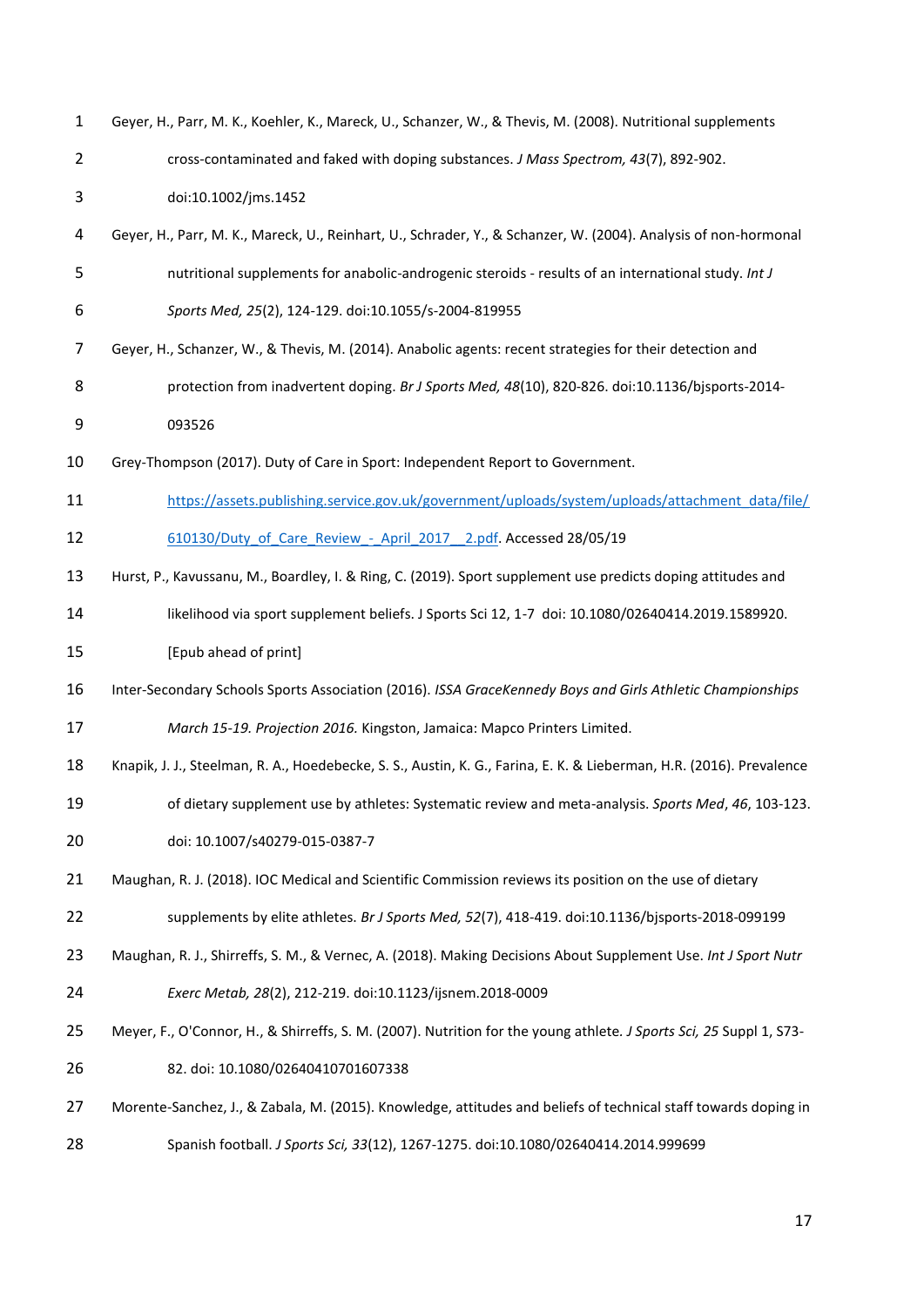Nieper, A. (2005). Nutritional supplement practices in UK junior national track and field athletes. *Br J Sports* 

#### *Med, 39*(9), 645-649. doi:10.1136/bjsm.2004.015842

- Orr, R., Grassmayr, M., Macniven, R., Grunseit, A., Halaki, M., & Bauman, A. (2018). Australian athletes'
- knowledge of the WADA Prohibited Substances List and performance enhancing substances. *Int J*
- *Drug Policy, 56*, 40-45. doi:10.1016/j.drugpo.2018.02.025
- Ozdogan, Y., & Ozcelik, A. O. (2011). Evaluation of the nutrition knowledge of sports department students of universities. *J Int Soc Sports Nutr, 8*, 11. doi:10.1186/1550-2783-8-11
- 8 Parnell, J. A., Wiens, K., & Erdman, K. A. (2015). Evaluation of congruence among dietary supplement use and motivation for supplementation in young, Canadian athletes. *J Int Soc Sports Nutr, 12*, 49.
- doi:10.1186/s12970-015-0110-y
- Petroczi, A., Naughton, D. P., Pearce, G., Bailey, R., Bloodworth, A., & McNamee, M. (2008). Nutritional
- supplement use by elite young UK athletes: fallacies of advice regarding efficacy. *J Int Soc Sports Nutr, 5*, 22. doi:10.1186/1550-2783-5-22
- Slater, G., Tan, B., & Teh, K. C. (2003). Dietary supplementation practices of Singaporean athletes. *Int J Sport Nutr Exerc Metab, 13*(3), 320-332.
- Tawfik, S., El Koofy, N., & Moawad, E. M. (2016). Patterns of Nutrition and Dietary Supplements Use in Young
- Egyptian Athletes: A Community-Based Cross-Sectional Survey. *PLoS One, 11*(8), e0161252.
- doi:10.1371/journal.pone.0161252
- Tscholl, P., Junge, A., & Dvorak, J. (2008). The use of medication and nutritional supplements during FIFA
- World Cups 2002 and 2006. *Br J Sports Med, 42*(9), 725-730. doi:10.1136/bjsm.2007.045187
- Venhuis, B., Keizers, P., van Riel, A., & de Kaste, D. (2014). A cocktail of synthetic stimulants found in a dietary supplement associated with serious adverse events. Drug Test Anal, 6(6), 578-581.
- doi:10.1002/dta.1664
- Ward, C., Singh, P., Mansingh, A., Wade, N., & Roopchand-Martin, S. (2017). Anti-doping knowledge in Barbadian polyclinic medical staff. *The West Indian Medical Journal*. Advance online
- publication. doi: 10.7727/wimj.2017.149
- Wiens, K., Erdman, K. A., Stadnyk, M., & Parnell, J. A. (2014). Dietary supplement usage, motivation, and
- education in young, Canadian athletes. *Int J Sport Nutr Exerc Metab, 24*(6), 613-622.
- doi:10.1123/ijsnem.2013-0087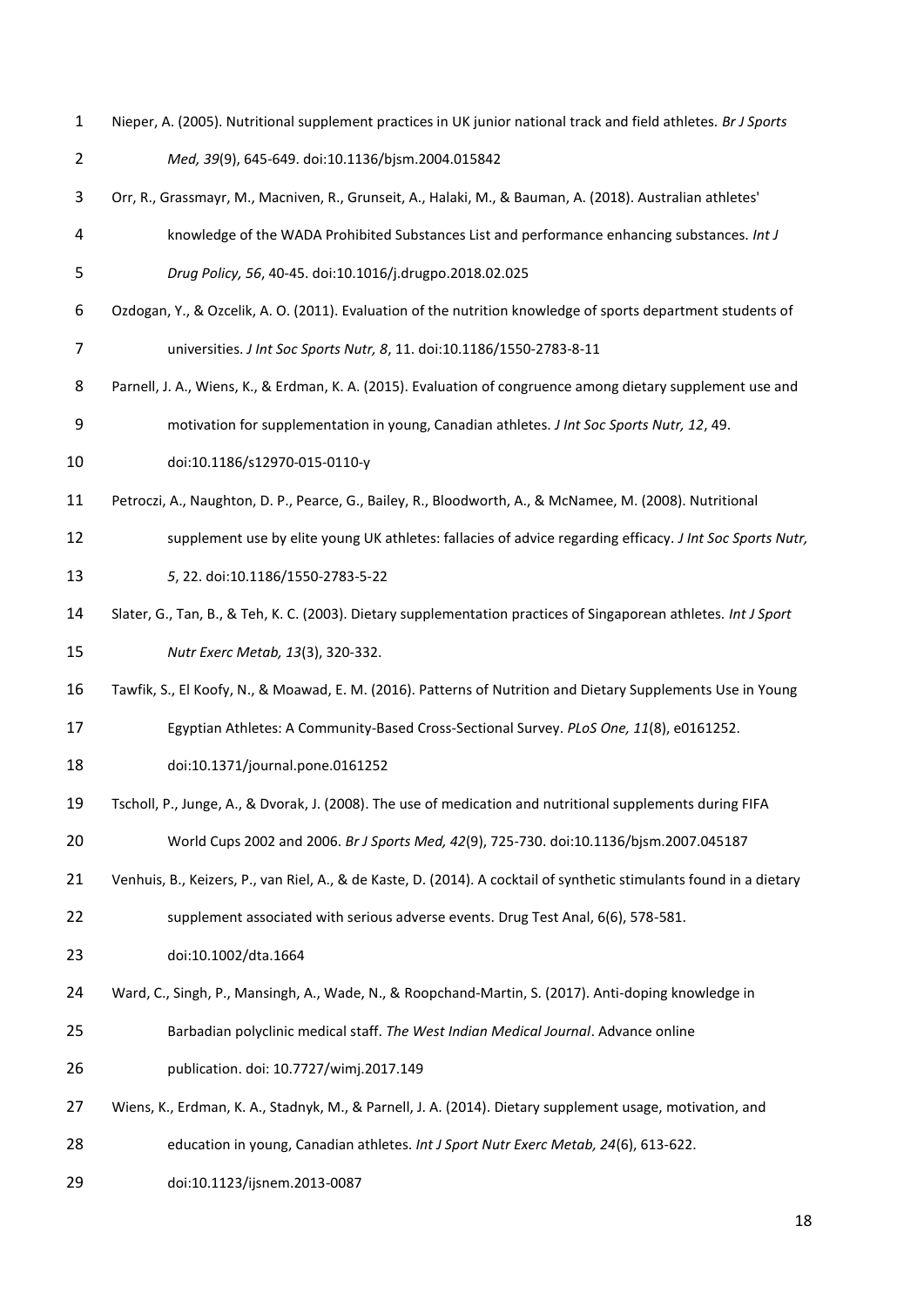| $\mathbf{1}$   | World Anti-Doping Agency (2015). World Anti-Doping Code (with 2018 amendments).                      |
|----------------|------------------------------------------------------------------------------------------------------|
| $\overline{2}$ | https://www.usada.org/wp-content/uploads/wada-2015-world-anti-doping-code.pdf. Accessed              |
| 3              | 31/05/19                                                                                             |
| 4              | World Anti-Doping Agency (2018). 2021 Code Revision-second draft. Summary of major proposed changes  |
| 5              | found in the first draft of the 2021 code. https://www.wada-                                         |
| 6              | ama.org/sites/default/files/resources/files/code major changes.pdf                                   |
| $\overline{7}$ | World Anti-Doping Agency (2019). The World Anti-Doping Code International Standard. Prohibited List, |
| 8              | January 2019. https://www.wada-                                                                      |
| 9              | ama.org/sites/default/files/wada 2019 english prohibited list.pdf. Accessed 02/06/2019               |
| 10             |                                                                                                      |
| 11             |                                                                                                      |
| 12             |                                                                                                      |
| 13             |                                                                                                      |
| 14             |                                                                                                      |
| 15             |                                                                                                      |
| 16             |                                                                                                      |
| 17             |                                                                                                      |
| 18             |                                                                                                      |
| 19             |                                                                                                      |
| 20             |                                                                                                      |
| 21             |                                                                                                      |
| 22             |                                                                                                      |
| 23             |                                                                                                      |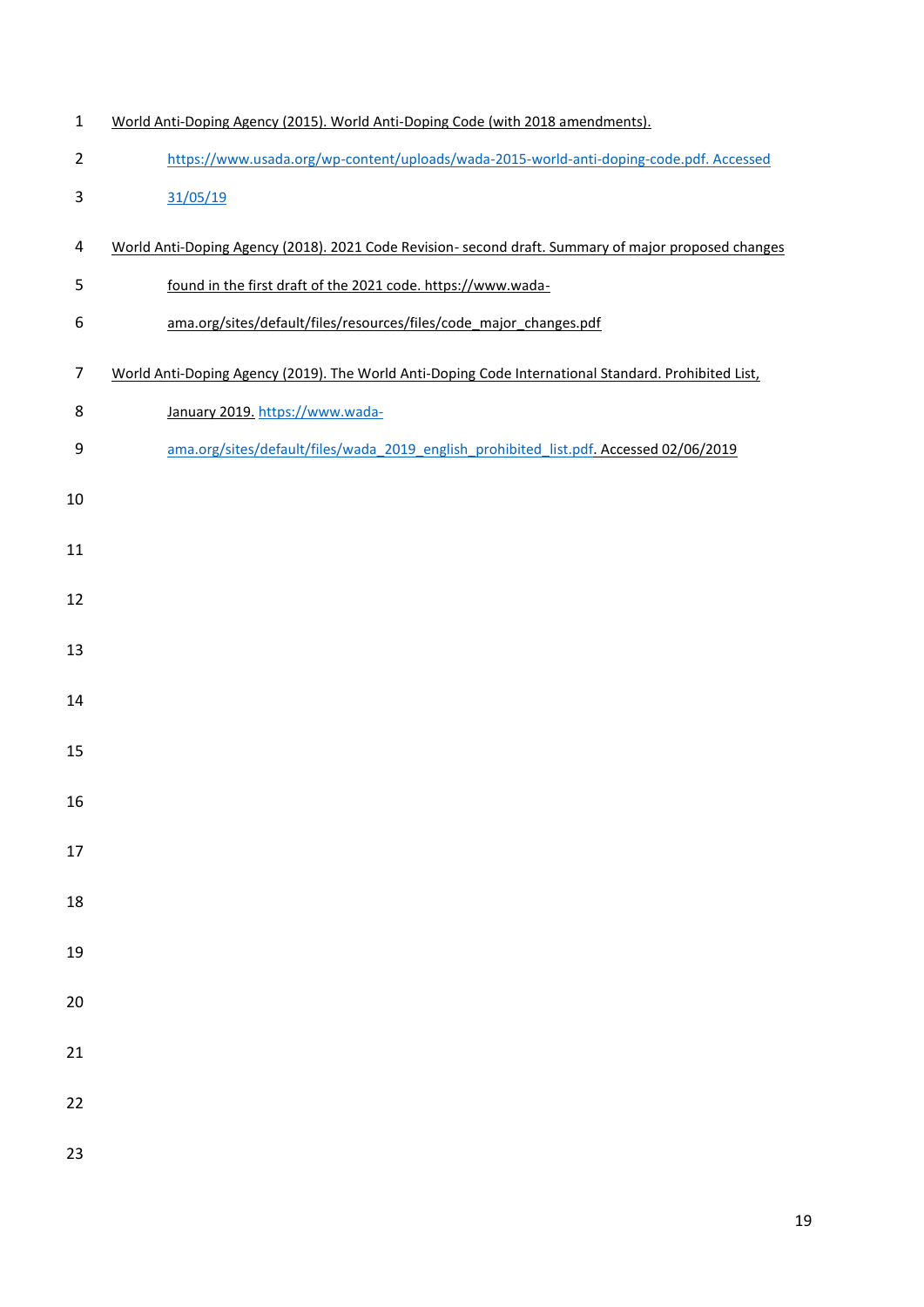- 1
- 
- 2
- 3
- 
- 4
- 5

# 6 **TABLES**

# 7 **Table 1. Demographics of the athlete population investigated**

| <b>Sport</b>        | <b>Frequency</b><br>(%) | N   | Age*                 | Years in sport*              |  |
|---------------------|-------------------------|-----|----------------------|------------------------------|--|
| <b>Champs</b>       |                         |     |                      |                              |  |
| М                   | 44.9                    | 57  | $16.2$ ( $\pm$ 1.5)  | $3.3 \ (\pm 1.5)$            |  |
| F                   | 7.1                     | 9   | $15.0 \ (\pm 1.6)$   | $3.4 \left( \pm 1.1 \right)$ |  |
| <b>Total</b>        | 51.9                    | 66  | $16.0$ ( $\pm$ 1.6)  | $3.3 \ (\pm 1.5)$            |  |
| <b>Other Sports</b> |                         |     |                      |                              |  |
| М                   | 19.7                    | 25  | $16.1 (\pm 1.6)$     | $3.0 (\pm 1.3)$              |  |
| F                   | 28.3                    | 36  | $15.2$ ( $\pm 0.7$ ) | $3.2 \ (\pm 1.2)$            |  |
| Total               | 48.0                    | 61  | $15.6 \ (\pm 1.2)$   | $3.1 (\pm 1.2)$              |  |
| <b>All Sports</b>   |                         |     |                      |                              |  |
| М                   | 64.6                    | 82  | $16.1 (\pm 1.6)$     | $3.2$ ( $\pm 1.5$ )          |  |
| F                   | 35.4                    | 45  | $15.2 \ (\pm 0.9)$   | $3.2 \ (\pm 1.2)$            |  |
| <b>All athletes</b> | 100                     | 127 | $15.8 \ (\pm 1.4)$   | $3.2$ ( $\pm$ 1.4)           |  |
|                     |                         |     |                      |                              |  |

# 8 **\*** Standard deviations of the ages and years in sport of the participants are presented.

9

12

13

14

15

16

17

18

19

20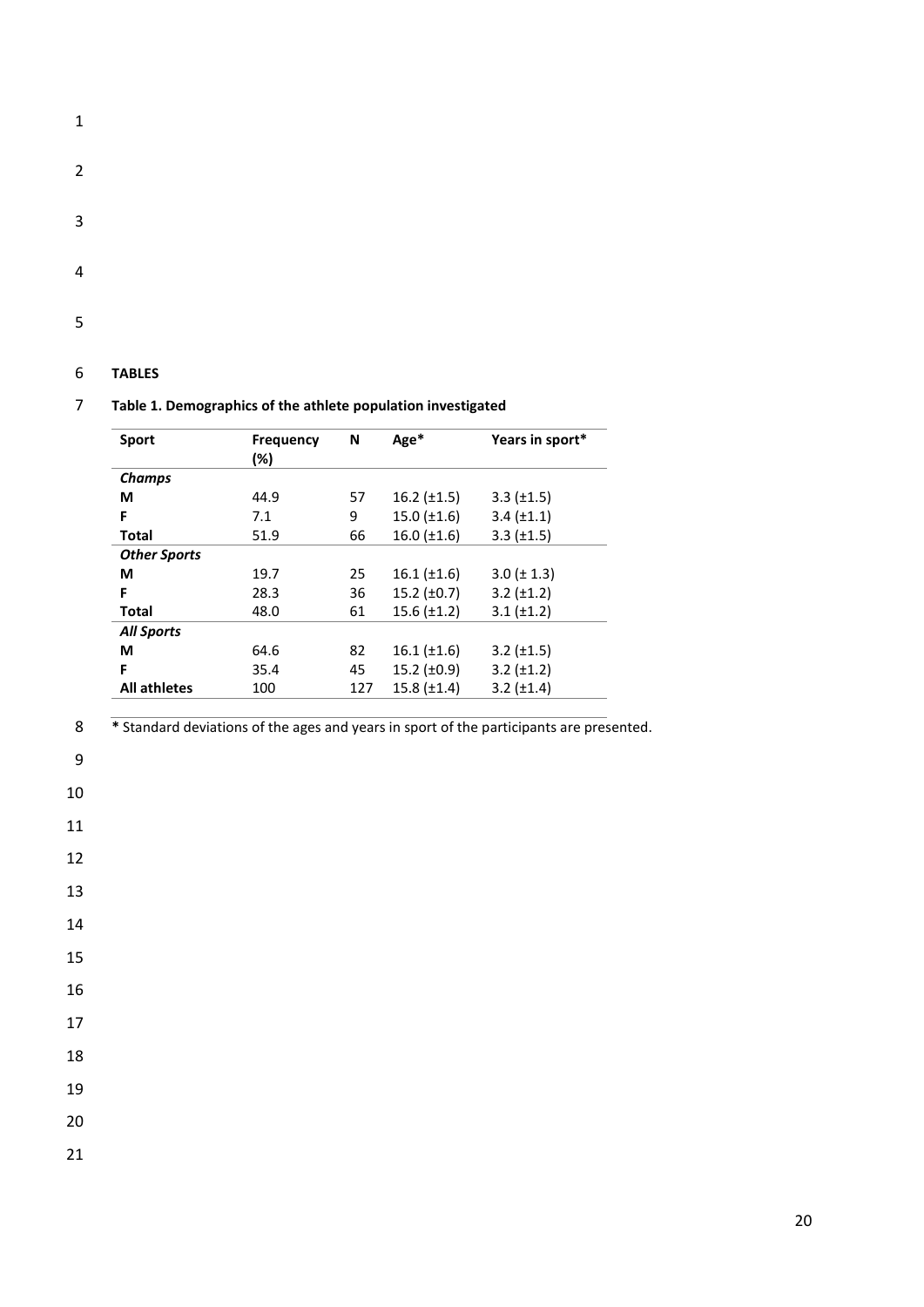- 1 2 3 4 5 6
- 7
- 8

| <b>Sport</b>        | Ever used<br>% (N) | % of category (N) | Frequency of use in last year* |         |         |          |
|---------------------|--------------------|-------------------|--------------------------------|---------|---------|----------|
|                     |                    | 1                 | 2                              | 3       | 4       | 5        |
| <b>Champs</b>       |                    |                   |                                |         |         |          |
| М                   | 82 (47)            | 28.1(16)          | 38.6(22)                       | 14.0(8) | 8.8(5)  | 10.5(6)  |
| F                   | 67(6)              | 33.3(3)           | 33.3(3)                        | 0(0)    | 22.2(2) | 11.1(1)  |
| Total <sup>a</sup>  | 80 (53)            | 28.8(19)          | 37.9 (25)                      | 12.1(8) | 10.6(7) | 10.6(7)  |
| <b>Other Sports</b> |                    |                   |                                |         |         |          |
| М                   | 52(13)             | 68.0 (17)         | 16.0(4)                        | 0(0)    | 8.0(2)  | 8.0(2)   |
| F                   | 53 (19)            | 50(18)            | 19.4(7)                        | 0(0)    | 8.3(3)  | 22.2(8)  |
| Total <sup>a</sup>  | 52 (32)            | 57.4 (35)         | 18.0(11)                       | 0(0)    | 8.2(5)  | 16.4(10) |
| <b>All Sports</b>   |                    |                   |                                |         |         |          |
| M <sub>p</sub>      | 71 (58)            | 40.2 (33)         | 31.7(26)                       | 9.8(8)  | 8.5(7)  | 9.8(8)   |
| Fb                  | 56 (25)            | 46.7 (21)         | 22.2(10)                       | 0(0)    | 11.1(5) | 20.0(9)  |
| <b>All athletes</b> | 67 (85)            | 42.5 (54)         | 28.3(36)                       | 6.3(8)  | 9.4(12) | 13.4(17) |

## 9 **Table 2. Supplementation practices of athletes**

10 \*Usage was reported on a 5-point Likert scale: 1= never; 2 = occasionally, 3= 1/week, 4 = 2-3/week, 5 = more

11 than 2-3/week. Most of the athletes (67 %, N=85) had previously taken supplements in their lives, 57.4 %

12 (N=73) had taken supplements at least occasionally in the last year, with 29.1 % (N=37) taking supplements at

13 least once a week in the last year. NB Fishers Exact test was performed for category 1 (no last-year use) versus

14 categories 2-5 (last-year use) and effects of sport and gender were significant (<sup>a</sup> P<0.01) and non-significant ( $^b$ 

15 P>0.5) respectively.

16

- 17
- 18

19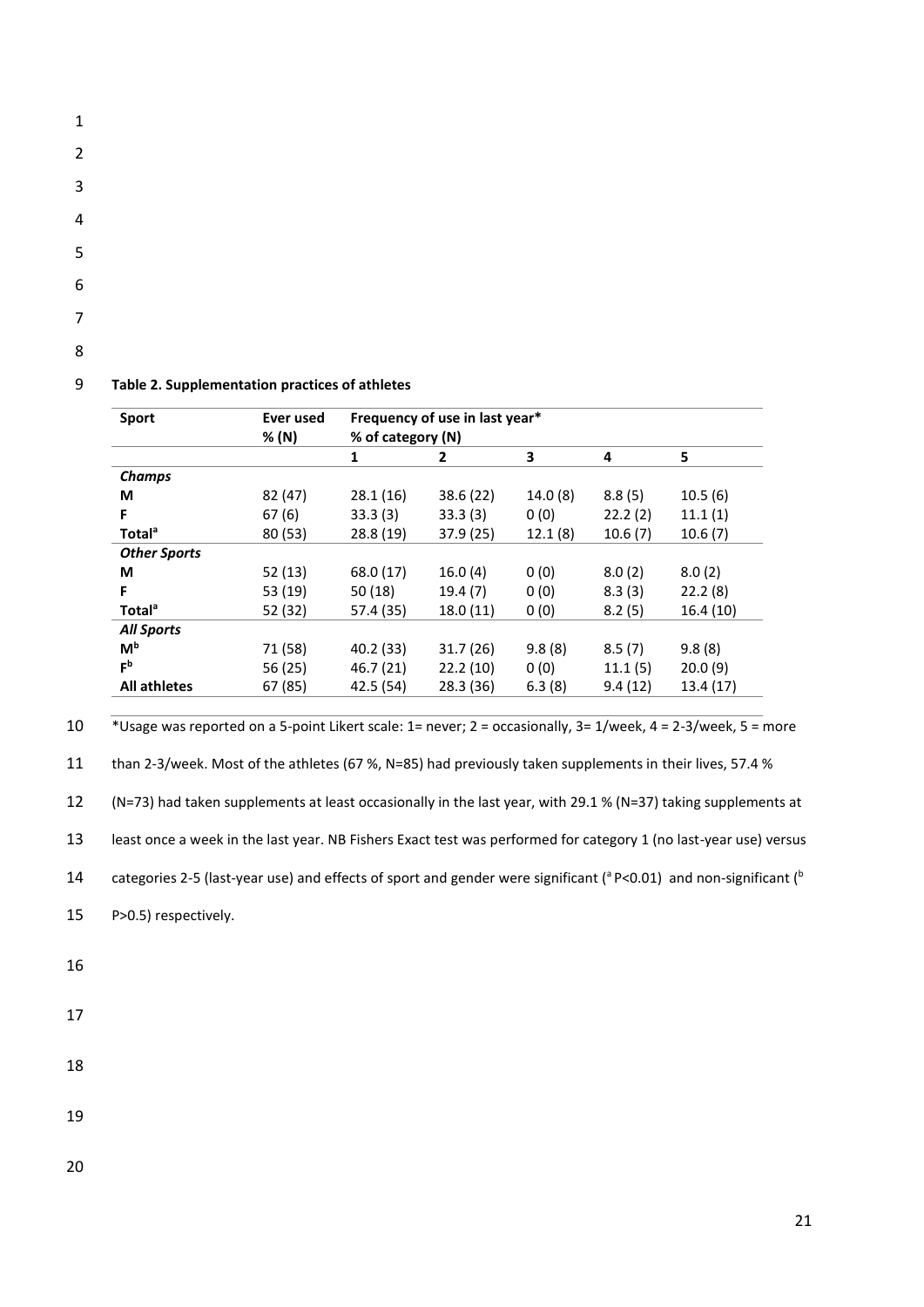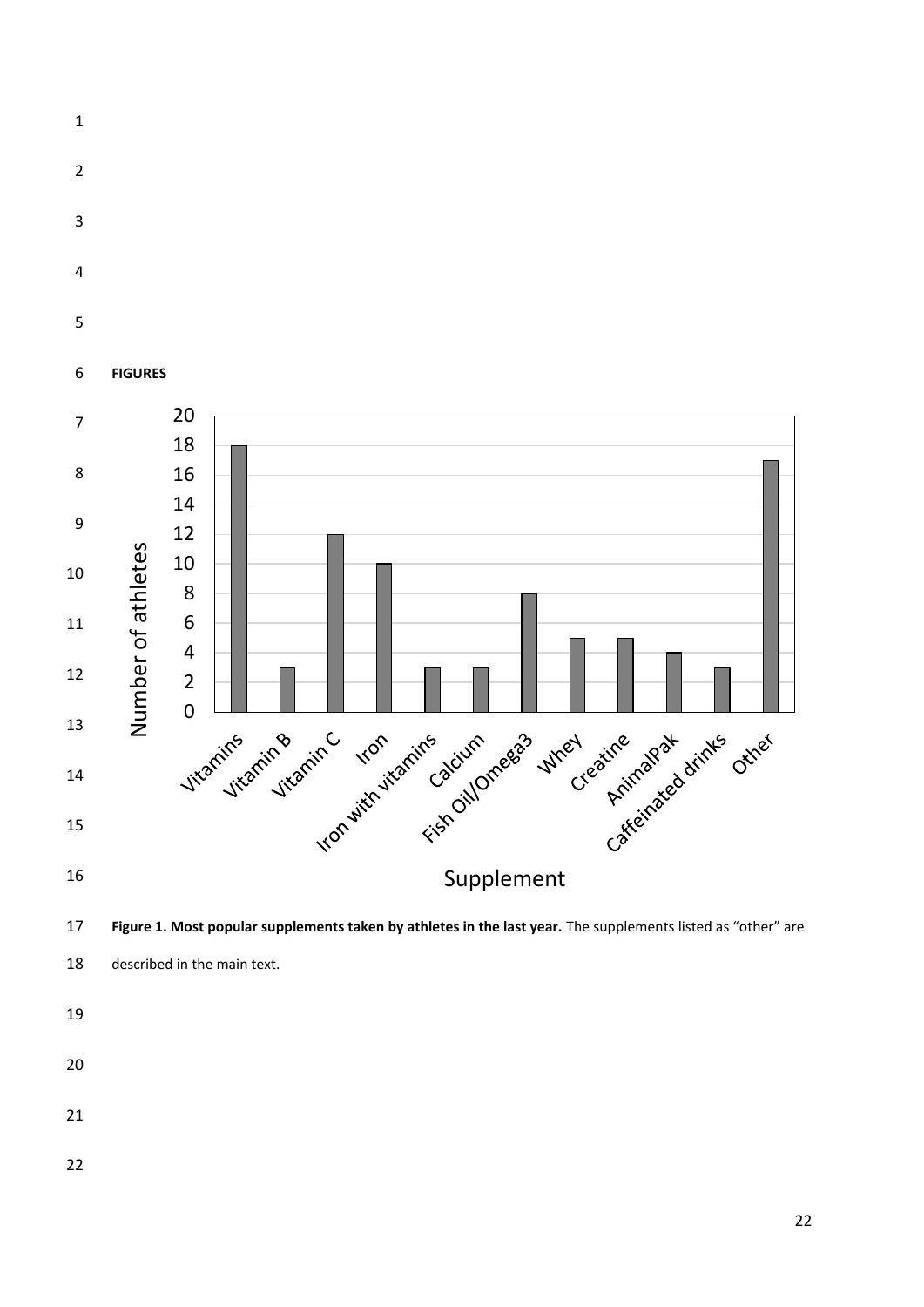

```
15
```


The score from all respondents was calculated out of a total of 31 maximum possible points. Overall, athletes

scored an average of 38 %. A t-test was performed for the Competition ("Champs"/"other"), supplement usage

(users/non-users in last year) and self-reported familiarity (familiar/not familiar groupings), due to a

20 homogeneity of variance in these instances (Levene's test), and significant (P<0.05, \*), non-significant (P>0.05)

and significant differences (P<0.001, \*\*\*) were obtained, respectively.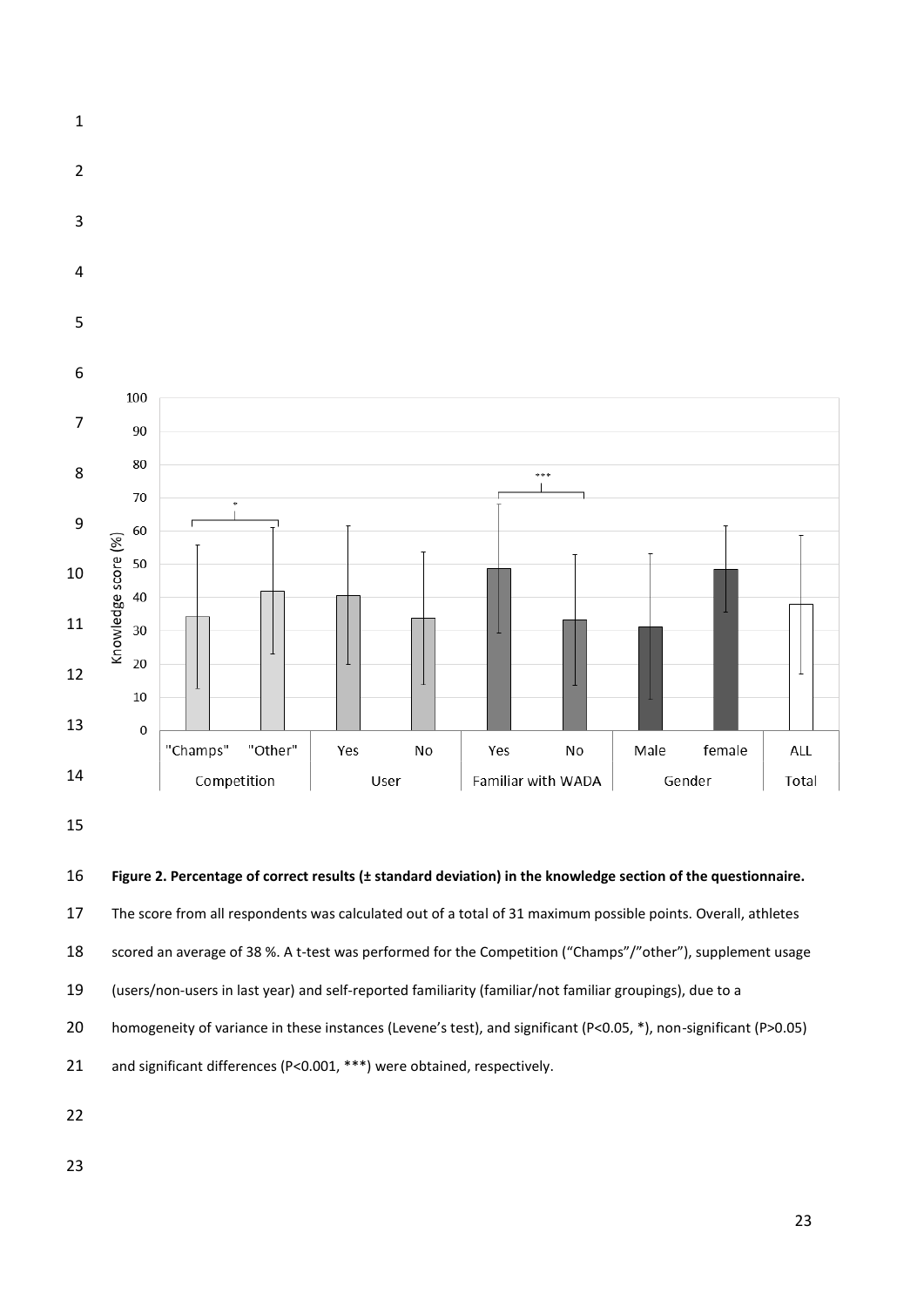- $\mathbf{1}$
- $\overline{c}$
- 12345 $\overline{3}$
- $\overline{4}$
- $\overline{\mathbf{5}}$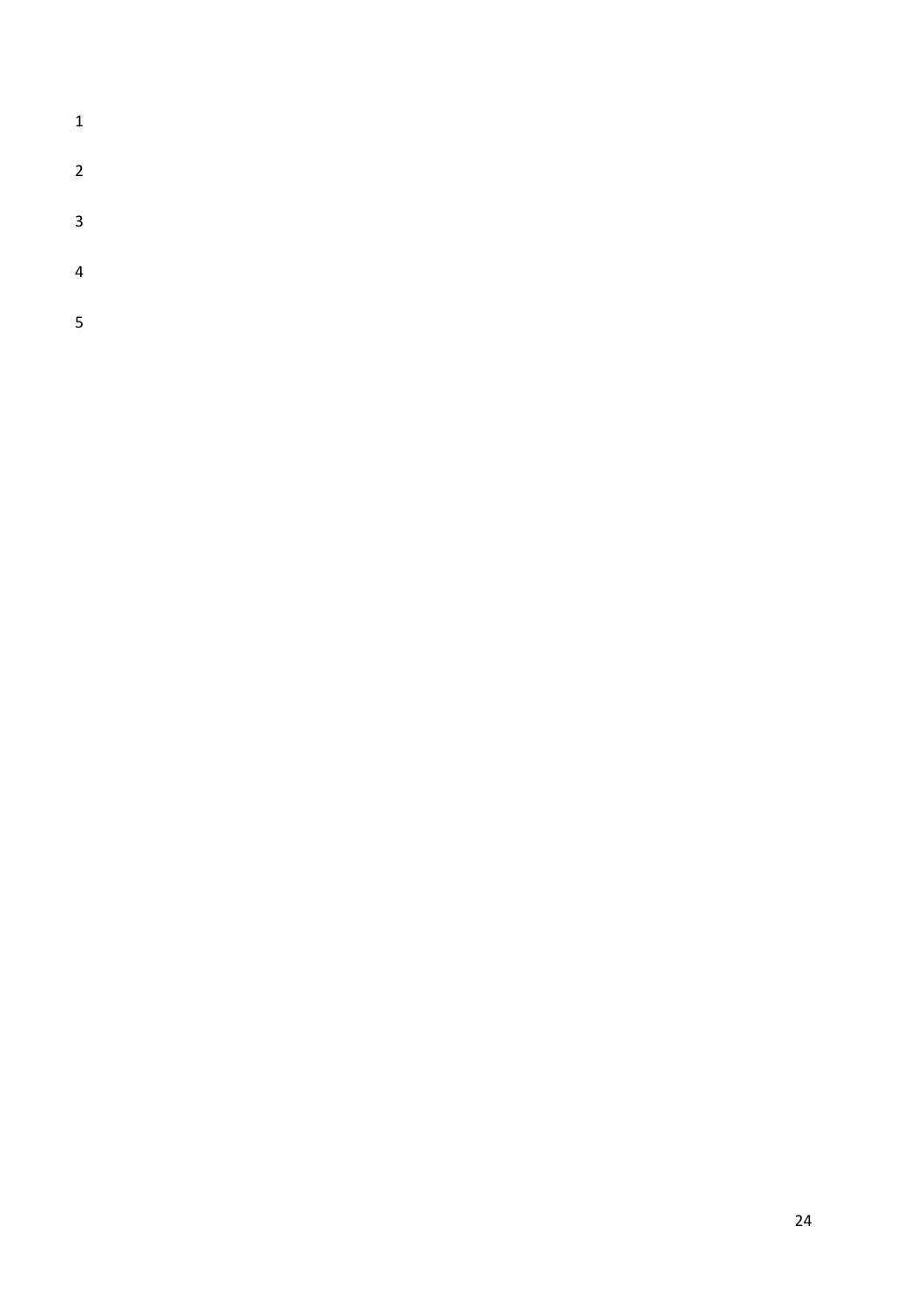| 1        | Drug testing is only done in Jamaica at international events (N)                                                                                                                                                                                                                                                                               |    |    |                                                |    |     |  |
|----------|------------------------------------------------------------------------------------------------------------------------------------------------------------------------------------------------------------------------------------------------------------------------------------------------------------------------------------------------|----|----|------------------------------------------------|----|-----|--|
| 2        | Under 18's are not drug tested when competing at sports events in Jamaica (N)                                                                                                                                                                                                                                                                  |    |    |                                                |    |     |  |
| 3        | Under 18's are not drug tested when competing at international sports events (N)                                                                                                                                                                                                                                                               |    |    |                                                |    |     |  |
| 4        | Professional athletes competing at international event scan be tested for drugs at any<br>time in any place (Y)                                                                                                                                                                                                                                |    |    |                                                |    |     |  |
| 5        | An athlete with a positive test for a banned substance can be banned from<br>competition even if the substance was given by his/her doctor (Y)                                                                                                                                                                                                 |    |    | <del>immmmmmm</del>                            |    |     |  |
| 6        | An athlete may take a banned substance for therapeutic use only if permission is<br>granted in advance of the competition (Y)                                                                                                                                                                                                                  |    |    |                                                |    |     |  |
| 7<br>8   | A doping violation can arise from a drug not specifically named in the prohibited list<br>(Y)                                                                                                                                                                                                                                                  |    |    |                                                |    |     |  |
| 9        | An athlete can be sanctioned even if a drug finding is due to a supplement that has not<br>been labelled properly or has been contaminated (Y)                                                                                                                                                                                                 |    |    |                                                |    |     |  |
| 10       | An athlete can be sanctioned even if a drug finding is due to a supplement labelled<br>"herbal" or "natural" (Y)                                                                                                                                                                                                                               |    |    |                                                |    |     |  |
|          |                                                                                                                                                                                                                                                                                                                                                | 20 | 40 | 60                                             | 80 | 100 |  |
| 11       |                                                                                                                                                                                                                                                                                                                                                |    |    | Percentage of athletes giving correct response |    |     |  |
| 12<br>13 | □ Sport CHAMPS ØSport OTHER ■ Supplements USER & Supplements NON-USER □ Gender M Ⅲ Gender F ■ Familiar with WADA Y @ Familiar with WADA N ■ Total TOTAL                                                                                                                                                                                        |    |    |                                                |    |     |  |
| 14       | Figure 3. Percentage of athletes giving correct answers regarding specific statements. The correct answers (Y or N) are indicated, and the percentage of athletes providing                                                                                                                                                                    |    |    |                                                |    |     |  |
| 15<br>16 | the indicated answer among the grouped variables are indicated. Gender and self-reported familiarity were frequent factors governing responses to individual questions                                                                                                                                                                         |    |    |                                                |    |     |  |
| 17       | followed by sport/event, and in 4 instances females scored significantly higher in the individual questions shown, with males only scoring significantly better for one of the<br>statements. Similarly, in 5 instances the athletes with self-reported knowledge scored better than counterparts who stated unfamiliarity with the WADA code. |    |    |                                                |    |     |  |
| 18       | *;P<0.05:**;P<0.01: ***;P<0.001: ****;P<0.0001 (Fisher's exact test).                                                                                                                                                                                                                                                                          |    |    |                                                |    |     |  |